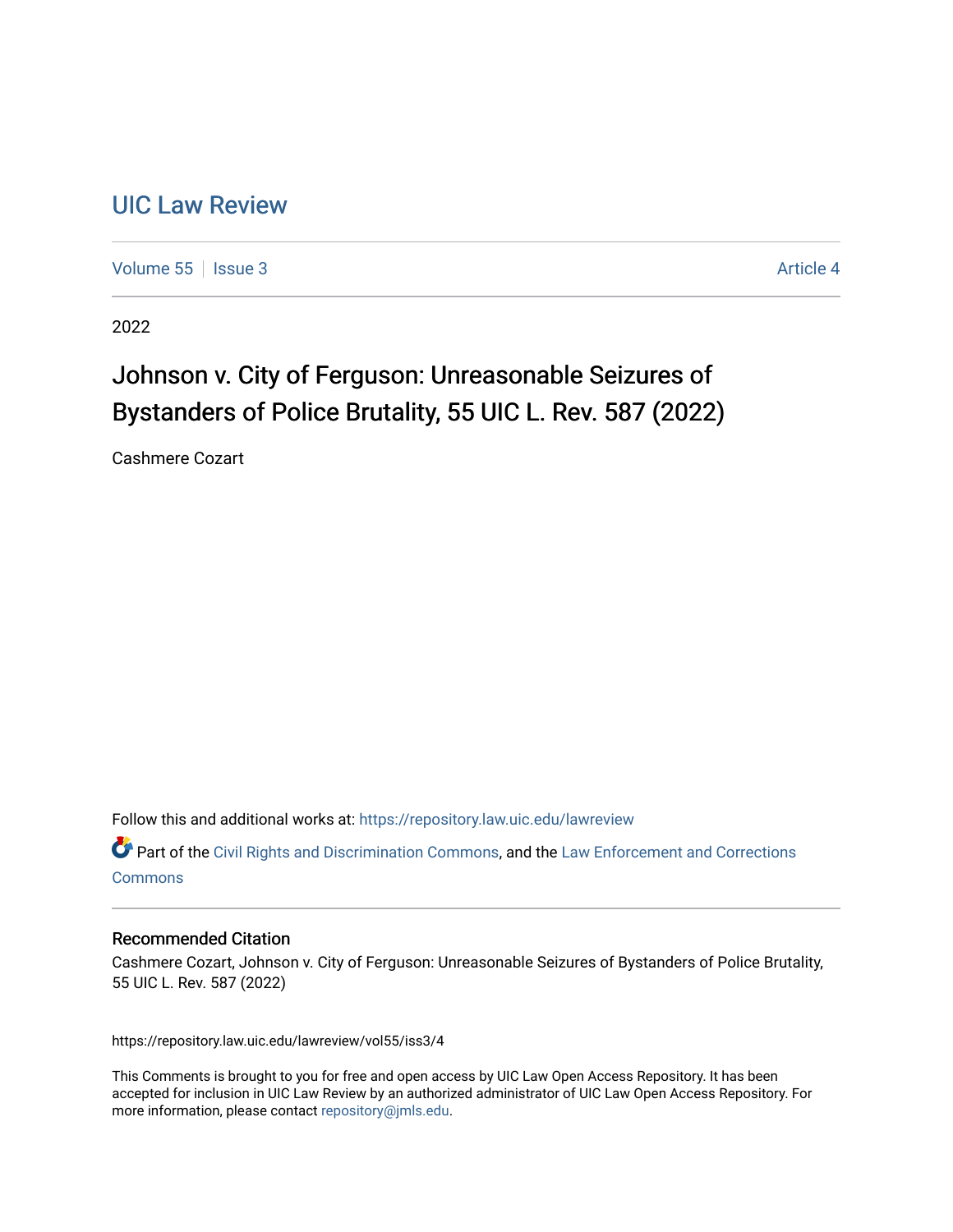# JOHNSON V. CITY OF FERGUSON: UNREASONABLE SEIZURES OF BYSTANDERS OF POLICE BRUTALITY

#### CASHMERE COZART\*

| B.          |                                                    |                                                                                                                                                                                                                    |
|-------------|----------------------------------------------------|--------------------------------------------------------------------------------------------------------------------------------------------------------------------------------------------------------------------|
| C.          | The Department of Justice Findings on Policing in  |                                                                                                                                                                                                                    |
|             |                                                    |                                                                                                                                                                                                                    |
| D.          |                                                    |                                                                                                                                                                                                                    |
| Е.          | The Eighth Circuit Affirmed the District Court 596 |                                                                                                                                                                                                                    |
|             |                                                    |                                                                                                                                                                                                                    |
|             |                                                    |                                                                                                                                                                                                                    |
|             | and Vacates the Lower Court Decision 599           |                                                                                                                                                                                                                    |
| B.          | The Dissent Would Affirm the Lower Court601        |                                                                                                                                                                                                                    |
| C.          |                                                    |                                                                                                                                                                                                                    |
| D.          |                                                    |                                                                                                                                                                                                                    |
| Е.          |                                                    |                                                                                                                                                                                                                    |
|             |                                                    |                                                                                                                                                                                                                    |
| $A_{-}$     |                                                    |                                                                                                                                                                                                                    |
| В.          |                                                    |                                                                                                                                                                                                                    |
| $C_{\cdot}$ |                                                    |                                                                                                                                                                                                                    |
| D.          |                                                    |                                                                                                                                                                                                                    |
| Е.          |                                                    |                                                                                                                                                                                                                    |
| F.          |                                                    |                                                                                                                                                                                                                    |
|             |                                                    |                                                                                                                                                                                                                    |
|             |                                                    | A. The Altercation that Led to Michael Brown's Murder<br>Procedural History of Dorian Wilson's Suit 594<br>A. The En Banc Panel Held that Johnson was not Seized<br>Issues with SCOTUS and Qualified Immunity  609 |

## I. INTRODUCTION

<span id="page-1-0"></span>Technology has allowed African Americans to document and instantly spread awareness of the violence that African American citizens face at the hands of police. It is difficult to deny the violence that police enact on African Americans when watching a video of an officer tasing someone while they are in a car with their children or kneeling on their neck until they die. One of the issues in the larger discussion of police brutality are the cases that arise from these acts of violence. Often people see videos of the violence, and the only other highly publicized information is whether the officer gets indicted. Rarely are the suits from bystanders and companions heavily publicized even though they can pose unique constitutional issues as well.

This Case Note will analyze *Johnson v. City of Ferguson*, Missouri, a case where the plaintiff, Dorian Johnson, was with Michael Brown when Brown was murdered by police officer Darren Wilson.<sup>1</sup> Part II of this Case Note will go over the background of this case and its relevance to the larger issue of police brutality and

<sup>\*</sup> Cashmere Cozart, Juris Doctor Candidate 2022, UIC School of Law.

<sup>1.</sup> Johnson v. City of Ferguson, Missouri, 926 F.3d 504, 505-07 (8th Cir. 2019) *reh'g en banc*, *cert. denied*, 140 S. Ct. 553 (2019).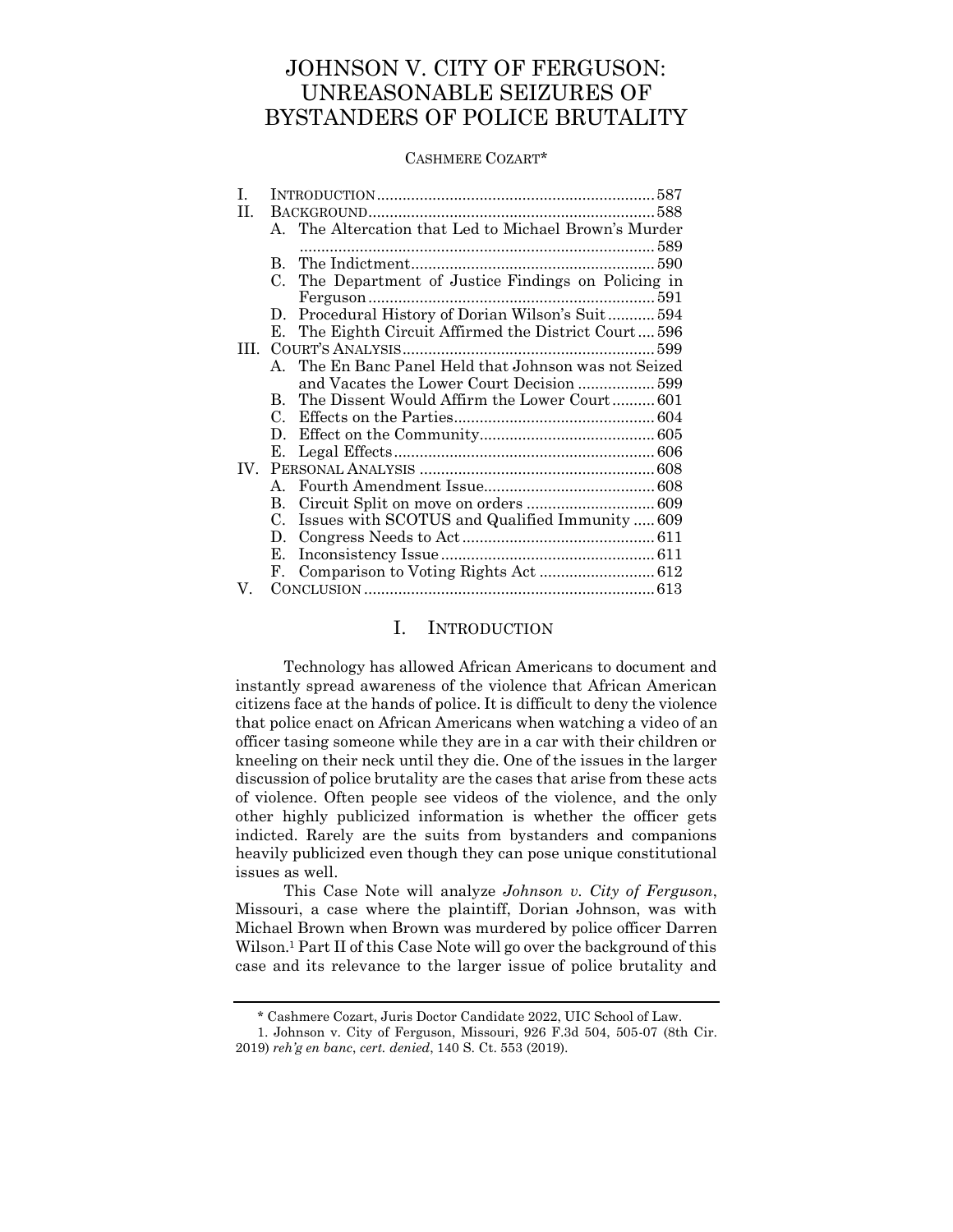unreasonable seizures. Then, Part III will detail the Eighth Circuit's holding which concluded that there was no Fourth Amendment seizure and granted qualified immunity to Wilson and the police chief. Finally, Part IV will offer an in-depth analysis of the court's holding, focusing on the lack of consistency in Fourth Amendment unreasonable seizures jurisprudence and how it can be remedied. This lack of consistency plays a large role in the uncontrollable police brutality that American citizens face, especially African American citizens, every day. If the police feel they are above the law, especially when it pertains to the murders of unarmed African Americans, they will continue to commit these murders on tape for the world to see because they know they will not be held accountable.

#### II. BACKGROUND

<span id="page-2-0"></span>The summer of 2020 was full of social unrest in response to the murders of Breonna Taylor, George Floyd, and Ahmaud Arbery by police officers with people proclaiming Black Lives Matter.<sup>2</sup> "#BlackLivesMatter [the organization] was founded in 2013 in response to the acquittal of Trayvon Martin's murderer."<sup>3</sup> The hashtag became a unifying slogan in response to police violence against Black people, especially after the murder of Michael Brown in Ferguson, Missouri.<sup>4</sup> The protests drew an aggressive response from law enforcement, which stunned and radicalized a generation of activists.<sup>5</sup> This section will go over the altercation that led to Darren Wilson killing Michael Brown and the protests that ensued. Then this section will turn to the Department of Justice's report on policing in Ferguson. Finally, it will cover the holdings of Dorian Johnson's case in the district court and Eighth Circuit.

mainstream/2020/06/09/201bd6e6-a9c6-11ea-9063-

<sup>2.</sup> *Black Lives Taken: George Floyd, Breonna Taylor, and Ahmaud Arbery: What's happening and what you can do.*, DOSOMETHING.ORG, www.dosomething.org/us/articles/black-lives-taken (last visited Apr. 9, 2022) (covering the killings of three African Americans whose deaths became the catalyst for protests in summer 2020 and what actions people are taking).

<sup>3.</sup> *About*, BLACK LIVES MATTER NETWORK, www.blacklivesmatter.com/ about/ [perma.cc/6EJQ-M42B] (last visited Apr. 9, 2022).

<sup>4.</sup> *See* Jose A. Del Real et al., *How the Black Lives Matter Movement Went Mainstream.* WASH. POST. (June 9, 2020), www.washingtonpost.com/ national/how-the-black-lives-matter-movement-went-

e69bd6520940\_story.html [perms.cc/33J7-VGSG] (discussing how Black Lives Matter as an ideology has evolved into something that is now a part of the everyday discourse). When it first became popular seven years ago, it was considered a radical idea, but now it has gained support from celebrities and politicians. *Id.*

<sup>5.</sup> *Id.*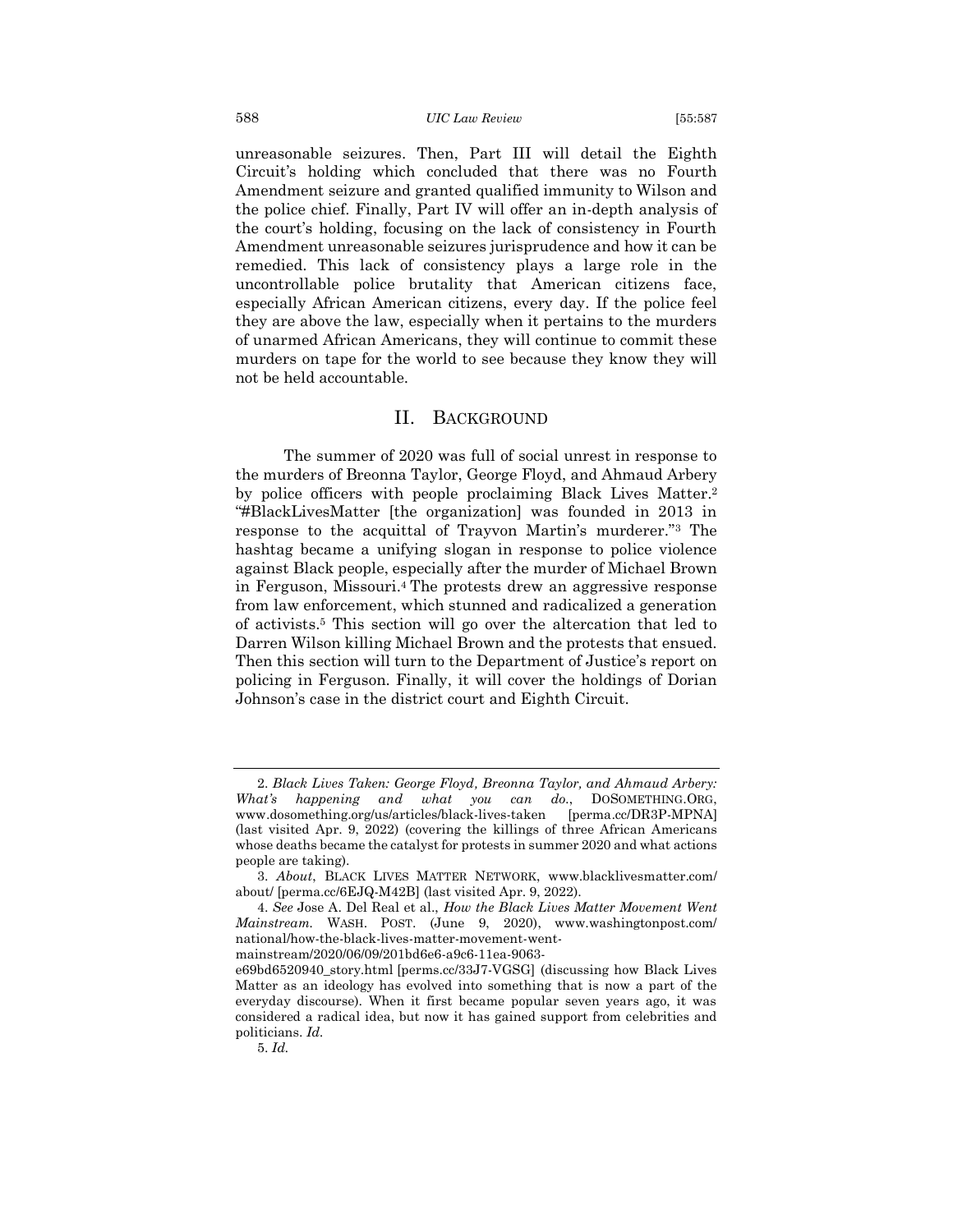#### <span id="page-3-0"></span>*A. The Altercation that Led to Michael Brown's Murder*

On August 9, 2014, Darren Wilson shot and killed Michael Brown.<sup>6</sup> Brown's body was left out in the August sun for four hours on the very street where Wilson killed him.<sup>7</sup> "Neighbors were horrified by the gruesome scene: Mr. Brown, [eighteen years old], face down in the middle of the street, blood streaming from his head."8Local residents posted pictures of the scene on social media to express their outrage at a teen being killed and left out on the street.<sup>9</sup> Social media played a pivotal role in the unfolding of this case because the attention was quickly fixed on Ferguson as many average people traveled to Ferguson to protest and tweet live updates about what was happening.<sup>10</sup> The facts, as alleged in the complaint, are as follows:

On August 9, 2014, at approximately 12:00 noon, Plaintiff and Michael Brown, Jr., both African American males, were 'peacefully and lawfully walking down Canfield Drive in Ferguson, Missouri.' A marked police vehicle driven by Wilson stopped next to Plaintiff and Brown, and Wilson ordered the pair to 'Get the f\*ck on the sidewalk.' Wilson continued to drive his vehicle several yards, put it into reverse, and parked it at an angle to block the path of Plaintiff and Brown, stopping the vehicle within inches of Brown. The complaint alleges that Wilson forcefully opened his door which struck Brown, and then reached through his open window and grabbed Brown who was closer to Wilson than was Plaintiff. Wilson threatened to shoot his weapon. As Brown struggled to break free, Wilson discharged his weapon twice, striking Brown in the arm. Fearing for his life, Plaintiff ran away from Wilson 'simultaneously with Brown.' Wilson did not order Plaintiff or Brown to stop or freeze but withdrew his weapon and fired 'at Plaintiff [and Brown]' as they fled, striking Brown several more times (and killing him).<sup>11</sup>

11. Johnson v. City of Ferguson, No. 4:15CV00832 AGF, 2016 WL 1023028, at \*1 (E.D. Mo. Mar. 15, 2016), *aff'd in part, appeal dismissed in part sub nom.* Johnson v. City of Ferguson, Missouri, 864 F.3d 866 (8th Cir. 2017), *as corrected*

<sup>6.</sup> *See* Julie Bosman & Joseph Goldstein, *Timeline for a Body: 4 Hours in the Middle of a Ferguson Street*, N.Y. TIMES (Aug. 23, 2014), www.nytimes.com/2014/08/24/us/michael-brown-a-bodys-timeline-4-hours-ona-ferguson-street.html [perma.cc/DSQ7-9NHW] (reporting on the lapse in time of why it took so long to remove Michael Brown's body). This article covered the standard time and how this lapse contributed to the unrest. *Id.*

<sup>7.</sup> *Id.*

<sup>8.</sup> *Id.*

<sup>9.</sup> *Id.*

<sup>10.</sup> *See They Helped Make Twitter Matter in Ferguson Protests*, N.Y. TIMES (Aug. 10, 2015), www.nytimes.com/2015/08/11/us/twitter-black-lives-matterferguson-protests.html [perma.cc/9B7Y-CA5E] (focusing on how three average citizens became known as prominent activists when they traveled to Ferguson after Michael Brown's death, and how they live tweeted the protests and helped keep the rest of the country informed about what was happening on the ground in Ferguson).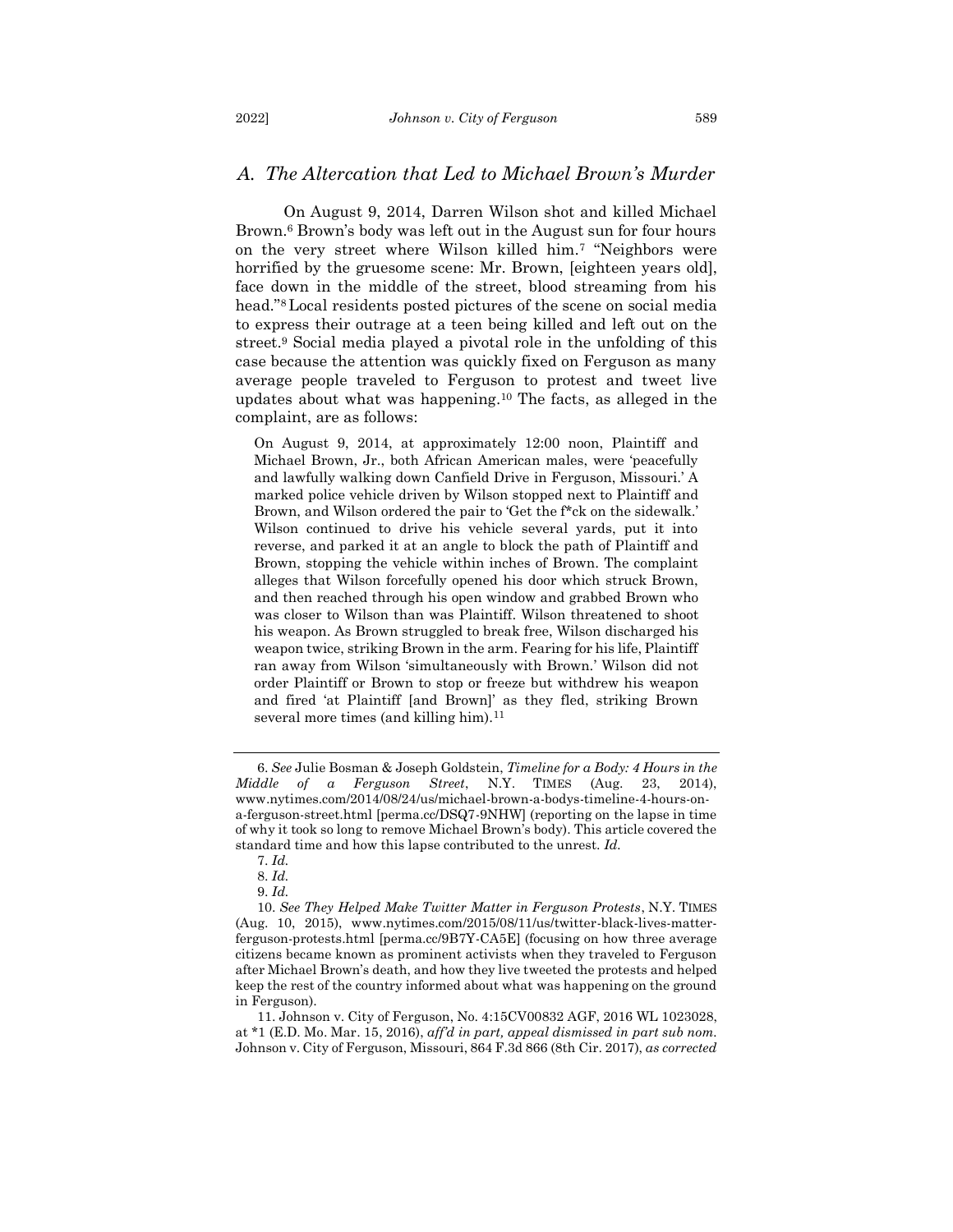#### 590 *UIC Law Review* [55:587

The protests that ensued in Ferguson lasted for weeks.<sup>12</sup> The police actions toward the protestors became increasingly violent.<sup>13</sup> Local residents captured images of police using pepper spray, tear gas, and batons on protesters.<sup>14</sup> "Snipers trained their rifles on protesters."<sup>15</sup> "Officers patrolled city streets in an armored truck that was built with combat in mind."<sup>16</sup> The police's militant response to citizens protesting Michael Brown's murder is indicative of the issues created by police brutality.

## <span id="page-4-0"></span>*B. The Indictment*

In 2014, a grand jury decided not to indict Darren Wilson for Michael Brown's murder.<sup>17</sup> The evidence included conflicting statements about everything ranging from the eyewitness statements to Brown's autopsies to the injuries Wilson had the day of the murder.<sup>18</sup> Wilson claimed that Brown hit him in the face multiple times while he was sitting in the car and began waving his gun since he did not have his taser on him and felt he was not able to use mace.<sup>19</sup> According to Wilson, he began shooting because he

15. Matt Apuzzo, *Justice Dept. Report Says Police Escalated Tensions in Ferguson,* N.Y. TIMES (June 30, 2015), www.nytimes.com/2015/07/01/us/draftjustice-dept-report-says-police-escalated-tensions-in-ferguson.html

[perma.cc/XYF7-WW99] (covering the investigation of the Ferguson Police Department's activity during the protests following Michael Brown's death. The Department of Justice concluded that the Ferguson Police Department escalated the situation with their use of military tactics).

16. *Id.*

17. *Darren Wilson not indicted: read the full grand jury report*, GUARDIAN (Nov. 25, 2014), www.theguardian.com/us-news/ng-interactive/ 2014/nov/25/darren-wilson-not-indicted-ferguson [perma.cc/LN2W-TQXX] (releasing the full grand jury report after the jury's decision to not indict Darren Wilson for shooting Michael Brown).

18. *Id.*; U.S. Dep't of Justice Civil Rights Div., Regarding the Criminal Investigation Into The Shooting of Michael Brown by Ferguson Police Officer, Darren Wilson, at 17 (2015) (explaining all three autopsies conducted on Michael Brown's body and the differing opinions of the examiners. The first autopsy was conducted by St. Louis County Medical Examiner, the second by a private forensic pathologist at the request of the Brown family, and the third was conducted by the Armed Forced Medical Examiner for the DOJ's investigation).

19. U.S. Dep't of Justice Civil Rights Div., Regarding the Criminal

<sup>(</sup>July 31, 2017), *reh'g en banc granted*, vacated (Sept. 12, 2017), *on reh'g en banc*, 926 F.3d 504 (8th Cir. 2019), *and rev'd and remanded sub nom*. Johnson v. City of Ferguson, Missouri, 926 F.3d 504 (8th Cir. 2019).

<sup>12.</sup> *See It's Been 5 Years Since Ferguson. Are Racial Tensions Even Worse Now?* USA TODAY (last updated Aug. 8, 2019), www.usatoday.com/story/news/ nation/2019/08/08/ferguson-missouri-riots-5-years-since-shooting-race-

tensions-worse/1952853001/ [perma.cc/VTK3-B9XA] (covering the mass protests in Ferguson and their lasting influence on the town in 2019, five years later).

<sup>13.</sup> *Id.* 

<sup>14.</sup> *Id.*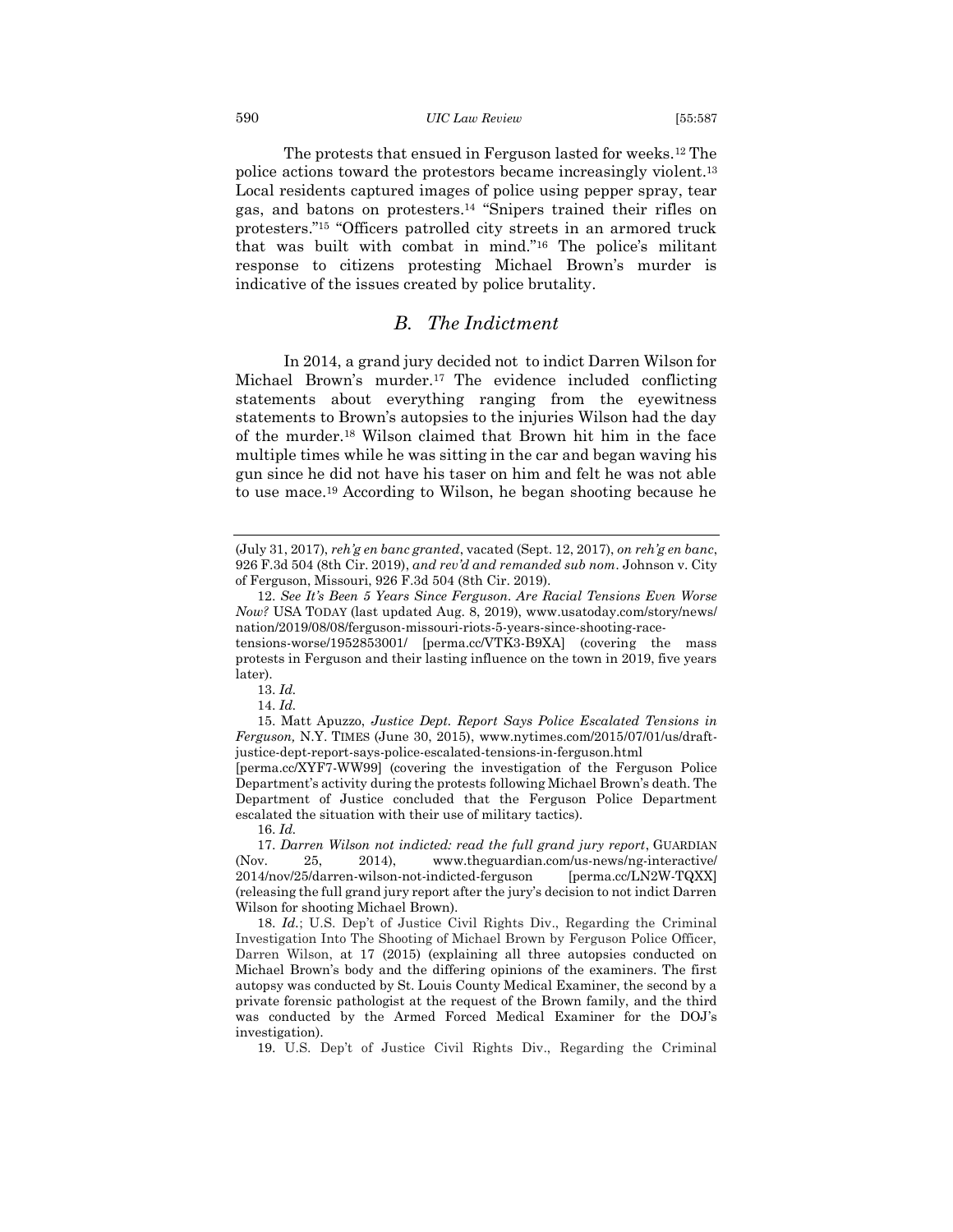felt Brown had reached for a gun and intended to behave aggressively.<sup>20</sup> Most eyewitnesses said Brown had his hands up when Wilson fatally shot him, while only one witness said Brown charged at Wilson.<sup>21</sup>

## <span id="page-5-0"></span>*C. The Department of Justice Findings on Policing in Ferguson*

In 2015, the Department of Justice ("DOJ") published its report on the state of policing in Ferguson.<sup>22</sup> To summarize, the DOJ found that the "unlawful and harmful practices in policing and in the municipal court system erode police legitimacy and community trust, making policing in Ferguson less fair, less effective at promoting public safety, and less safe."<sup>23</sup> It found that while the level of crime in the city stayed consistent, the level of ticketing in the city under the municipal code increased.<sup>24</sup> It was common practice for officers to issue as many as fourteen tickets in a single encounter.<sup>25</sup> The most serious ticketed offenses, such as driving under the influence and assault, did not increase.<sup>26</sup> The police would issue tickets under the city municipal code even when there was an applicable state code so that the city would get revenue from the ticketing.<sup>27</sup>

This focus on revenue for the city resulted in consistent constitutional violations."28Police had a pattern of conducting stops without reasonable suspicion and making arrests without probable cause, violating the Fourth Amendment.<sup>29</sup> This behavior included

Investigation Into The Shooting of Michael Brown by Ferguson Police Officer, Darren Wilson, at 17 (2015).

<sup>20.</sup> *Id.*

<sup>21.</sup> *Id.*

<sup>22.</sup> U.S. Dep't of Justice Civil Rights Div., Investigation of the Ferguson Police Department, at 28 (2015) [hereinafter DOJ Report].

<sup>23.</sup> *Justice Department Finds a Pattern of Civil Rights Violations by the Ferguson Police Department*, U.S. DEPT. OF JUSTICE (Mar. 4, 2015), www.justice.gov/opa/pr/justice-department-announces-findings-two-civilrights-investigations-ferguson-missouri [perma.cc/M9PE-3HUN].

<sup>24.</sup> DOJ Report, *supra* note 22, at 28.

<sup>25.</sup> *Id.* at 11. 26. *Id.* at 7.

<sup>27.</sup> *Id.*

<sup>28.</sup> *Id.* at 15; Ezekiel Edwards, *The DOJ Ferguson Report Isn't Just an Indictment of Ferguson Police, but of American Policing Writ Large*, ACLU BLOG (Mar. 6,2015), www.aclu.org/blog/speakeasy/doj-ferguson-report-isntjust-indictment-ferguson-police-american-policing-writ-large [perma.cc/Q9C9-3KMH] (discussing how the focus on revenue in Ferguson was not unique, and links their report on debtors prisons nationwide.).

<sup>29.</sup> DOJ Report at 17 (detailing an incident where the Ferguson Police handcuffed an African American man in the parking lot of the apartment building while on their way to arrest someone in the building). They were aware the man they handcuffed was not the person they were looking for, but they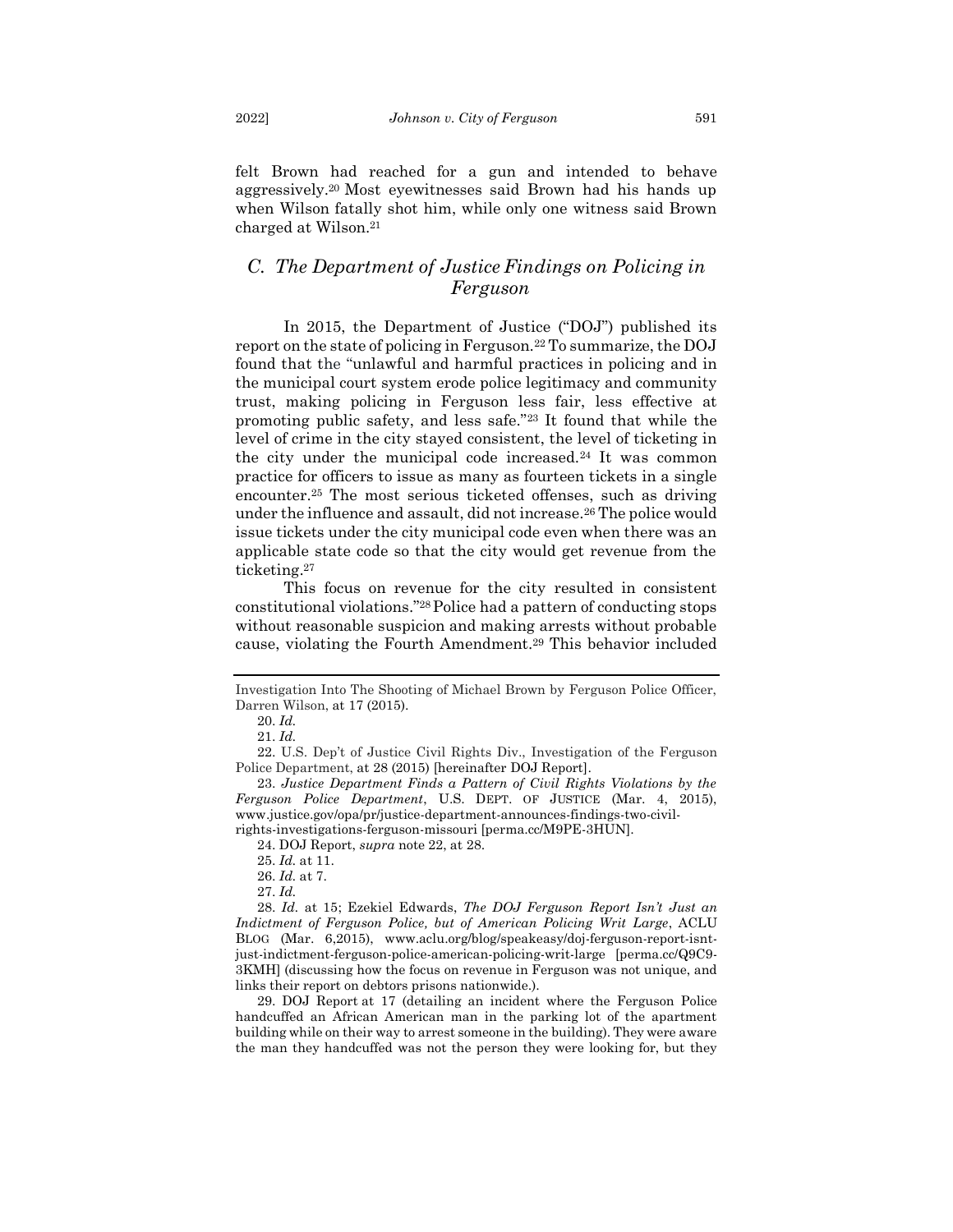pedestrian stops where officers engaged in "legally unsupportable stops."<sup>30</sup> The Ferguson Police Department ("FPD") also did not track or analyze these pedestrian stops which left the stops open to being used for discriminatory purposes.<sup>31</sup> These stops were made more harmful because the officers used excessive force while carrying out the unlawful stops.<sup>32</sup> This included the use of canines and tasers specifically to retaliate against people for not listening to police instructions.<sup>33</sup> The DOJ reviewed many incidents where physical force was used to inflict punishment and not to neutralize a physical threat to the officers.<sup>34</sup>

There was a practice of little to no oversight of the use of force against citizens.<sup>35</sup> The report found that officers rarely reported uses of force.<sup>36</sup> This was reflected in the department's use of force reporting, which had stretches of two to four months where no use of force was reported at all.<sup>37</sup> When there were reviews of an officer's use of force, the officer's account of the incident was taken as true and usually resulted in no consequences for the officer.<sup>38</sup> The reviews were even more relaxed when the involved officer was at the sergeant level or above because those officers could review the use of force incidents they were involved in leaving them accountable to no one.<sup>39</sup> The FPD did not use these incomplete records to compile reports to detect patterns of officer misconduct, or excessive force continually being used by the same officers.<sup>40</sup> This prevented the department from doing early intervention to stop officers from engaging in constitutional violations.<sup>41</sup>

33. *See id.* at 33 (detailing an incident about retaliatory force they faced from Ferguson Police.). One man was tased in the back by an officer while peeing on the floor in the jail. *Id*. Some of it got on the officer's pant leg and the only explanation the officer offered for his behavior was that he tased the man to stop the ongoing threat of urine. *Id*.

handcuffed him, put him in the patrol car, and ran his record anyway. *Id*. He was the landlord of the building and was willing to help. *Id*.

<sup>30.</sup> *Id.* at 18.

<sup>31.</sup> *Id*.

<sup>32.</sup> *See id.* at 34 (detailing an incident about Ferguson Police escalating an unsupported stop. The officers attempted to arrest an African American man for trespassing even though the man had been invited into the home. Seven officers subdued the man and used tasers on him after tackling the man who is 5'8 and 170 pounds).

<sup>34.</sup> *Id.* at 33.

<sup>35.</sup> *Id.* at 38.

<sup>36.</sup> *Id*.

<sup>37.</sup> *Id.* at 39.

<sup>38.</sup> *Id.*

<sup>39.</sup> *Id.* at 40.

<sup>40.</sup> *Id.* at 41. Richard Rosenfeld, *Ferguson and Police Use of Deadly Force*, 80 MO. L. REV. 1076, 1092 (2015) (discussing how the lack of a comprehensive data on police's use of deadly force contributes to lack of policy changes on the local level like Ferguson.). The article also discusses what a national database of police use of deadly force should include. *Id.*

<sup>41.</sup> DOJ Report at 41*.*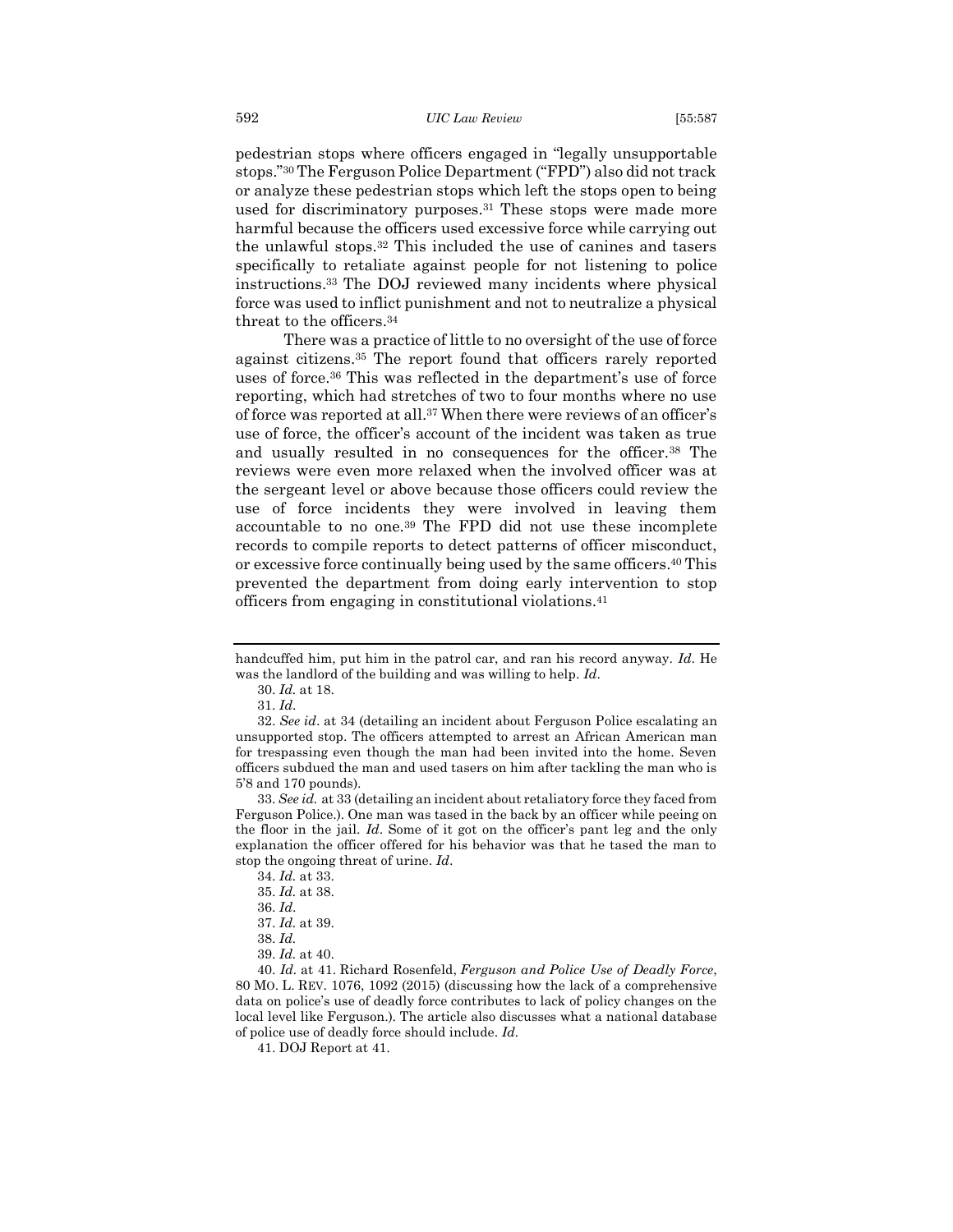The report also showed that the FPD used their force almost exclusively against Black people.<sup>42</sup> While only making up sixtyseven percent of the population of Ferguson, Black people made up ninety-three percent of all arrests, ninety percent of citations, and eighty-five percent of traffic stops.<sup>43</sup> Black people were more likely to receive multiple citations during each traffic stop.<sup>44</sup> The report found that the racially disparate impact followed African American people in every stage of law enforcement from traffic stops to the courts.<sup>45</sup> The report concluded that the disparate impact of law enforcement on African American people violated the "Fourteenth Amendment's Equal Protection clause which prohibits discriminatory policing on the basis of race."<sup>46</sup>

The DOJ also found direct evidence of racial bias in the work emails of the town's officials.<sup>47</sup> This included racist statements that were made about an African American woman who terminated her pregnancy was rewarded by Crimestoppers, depictions of President Barack Obama as a chimpanzee, and claims that he would not last all four years in office because "what Black man holds a steady job for four years."<sup>48</sup>

This report was the basis of the consent decree between Ferguson and the Department of Justice.<sup>49</sup> The consent decree requires the city to make a multitude of institutional changes to

45. *Id.* at 63.

47. U.S. CONST. amend. XIV; Village of Arlington Heights v. Metro. Hous. Dev. Corp., 429 U.S. 252, 266 (1976) (holding that the refusal to rezone an area in a suburb because the new building would be required to be racially integrated was not unconstitutional because the zoning laws did not have a discriminatory intent and were facially neutral.) This holding solidifies that laws that have racially disparate outcomes do not automatically make a law unconstitutional because of Fourteenth Amendment Equal Protection rights *Id*.; Hazelwood School Dist. v. United States, 433 U.S. 299, 307-08 (1977) (holding that when there is a pattern or practice of discrimination alleged long evidence of statistical disparity is significant.) "Where gross statistical disparities can be shown, they alone may in a proper case constitute prima facie proof of a pattern or practice of discrimination." *Id*; *see also* DOJ Report, *supra* note 22, at 62 (detailing more disproportionate treatment of African Americans by Ferguson Police Department.). African Americans were sixty-eight percent less likely to have their case dismissed and in 2013 they accounted for ninety-two percent of all cases where an arrest warrant was issued*. Id*.

48. DOJ Report, *supra* note 22, at 72 (detailing other derogatory emails such as describing a photograph of topless dancing women in Africa as "Michelle Obama's high school reunion"; an email describing a man seeking welfare for his dogs because they are "mixed in color, unemployed, lazy, can't speak English, and have no frigging clue who their Daddies are"; and emails with offensive stereotypes about Muslims).

49. Consent Decree, United States v. City or Ferguson, No. 4:16-cv-000180- CDP (E.D. Mo. Mar. 17, 2016).

<sup>42.</sup> *Id.* at 62.

<sup>43.</sup> *Id.*

<sup>44.</sup> *Id.*

<sup>46.</sup> *Id.* at 70.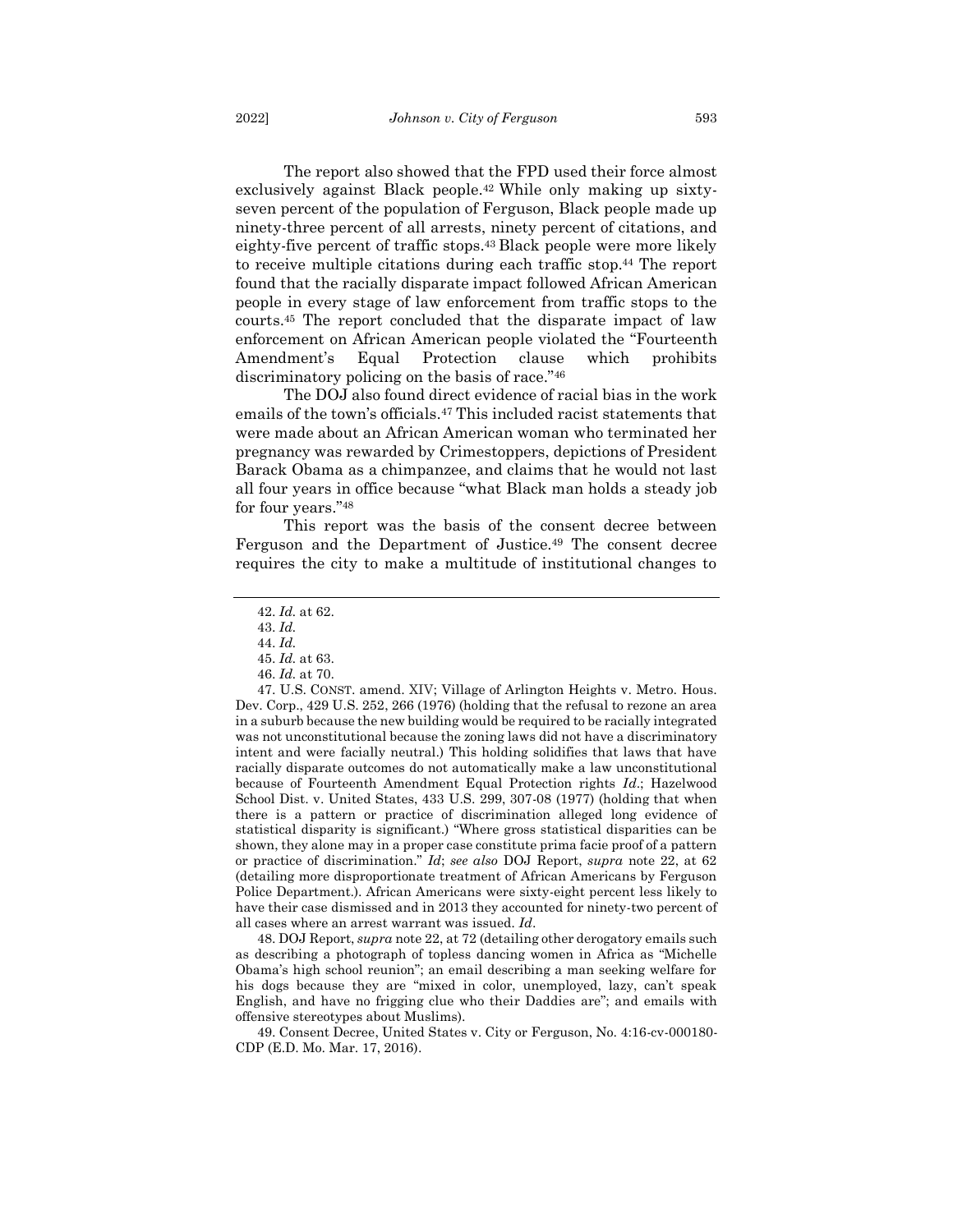ensure compliance with the Constitution.<sup>50</sup> If the department does not comply with the consent decree, then the DOJ can enforce the decree in court.<sup>51</sup> This report became important in Dorian Johnson's suit against the City of Ferguson because of his supervisory and municipal liability claims.<sup>52</sup>

#### <span id="page-8-0"></span>*D. Procedural History of Dorian Wilson's Suit*

Dorian Johnson filed suit against Wilson and the former FPD chief of police in state court.<sup>53</sup> Wilson and the chief of police removed the case to the Eastern District of Missouri.<sup>54</sup> The complaint alleged a Fourth Amendment unreasonable seizure, excessive force, and supervisory liability against the former chief.<sup>55</sup> Wilson and the chief of police filed a motion to dismiss, raising a qualified immunity defense.<sup>56</sup>

The Fourth Amendment is aimed to protect citizens from unreasonable searches and seizures.<sup>57</sup> When a police officer "accosts an individual and restrains his freedom to walk away, he has 'seized' that person."<sup>58</sup> *Terry v. Ohio* authorizes police to conduct brief investigatory stops of citizens when they have "a reasonable and articulatable suspicion that crime is underfoot."<sup>59</sup> In the instant case, Johnson claimed he was seized by Wilson when Wilson created a roadblock stopping him and Brown from walking in the direction they were going.<sup>60</sup> He claimed this was a Fourth Amendment violation since this was not a legally justifiable stop.<sup>61</sup> The basis for the excessive force claim was that Wilson began shooting at him and Brown during the unlawful stop.<sup>62</sup>

Johnson's supervisory liability claim was based largely on the DOJ report, which concluded that the FPD had a pattern of

59. *Id.* at 30.

<sup>50.</sup> *Id.*

<sup>51. 42</sup> U.S.C. § 14141 (2012) (making it unlawful for a law enforcement officers to engage in a pattern or practice of depriving citizens of their constitutional rights, it also authorizes the Attorney General to bring civil actions against government entities they believe are in violation of this statute to obtain equitable and declaratory relief).

<sup>52.</sup> *Johnson*, 2016 WL 1023028, at \*7-8.

<sup>53.</sup> *Id.* at \*1.

<sup>54.</sup> *Id.* at \*2.

<sup>55.</sup> *Id.* at \*1.

<sup>56.</sup> *Id.* at \*5.

<sup>57.</sup> U.S. CONST. amend. IV.

<sup>58.</sup> Terry v. Ohio, 392 U.S. 1, 21 (1968) (holding that police officers are allowed to stop citizens for brief investigatory stops when they suspect that crime is under way without being found to have seized someone within the meaning of the Fourth Amendment).

<sup>60.</sup> *Johnson*, 2016 WL 1023028, at \*3.

<sup>61.</sup> *Id.* at \*8.

<sup>62.</sup> *Id.*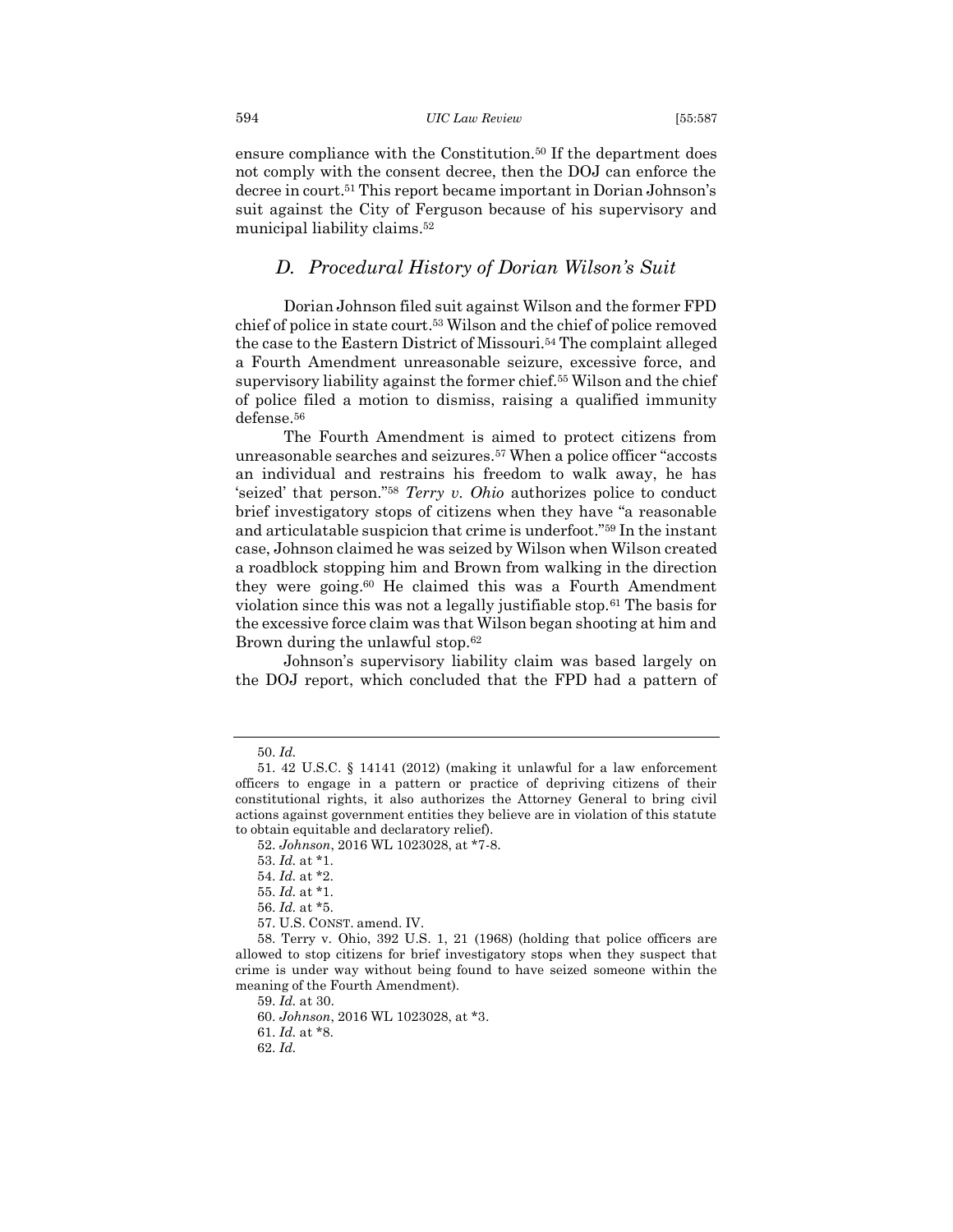constitutional violations.<sup>63</sup> He claimed that the lack of proper police protocol was the reason that Wilson seized him and used excessive force.<sup>64</sup> He also claimed that the police chief's failure to implement a system that tracked constitutional violations and officer misconduct contributed to the force used by Wilson against him.<sup>65</sup>

Wilson asserted a qualified immunity defense.<sup>66</sup> Qualified immunity is immunity from suit for government officials when they are acting in the scope of their job.<sup>67</sup> It is not meant to protect the incompetent and those who knowingly violate the law.<sup>68</sup> This is an objective inquiry rather than a subjective one.<sup>69</sup> One prong of the qualified immunity test is: "Taken in the light most favorable to the party asserting the injury, do the facts alleged show the officer's conduct violated a constitutional right?"<sup>70</sup> If there is no constitutional right, then the inquiry ends.<sup>71</sup> The other prong is "whether it would be clear to a reasonable officer that his conduct was unlawful in the situation he confronted."<sup>72</sup> Wilson claimed that there was no seizure and, even if there was a seizure, it was not clearly established that his actions were unlawful.<sup>73</sup> He claimed that there was no seizure since the roadblock was not a barrier and Johnson did not submit but chose to flee.<sup>74</sup> Johnson claimed that Wilson knew that creating a roadblock and shooting at him and Brown was criminal behavior.<sup>75</sup>

The district court denied Wilson's motion to dismiss.<sup>76</sup> The district court found that Johnson alleged sufficient facts that there was a Fourth Amendment unreasonable seizure to survive a motion to dismiss.<sup>77</sup> This analysis largely depended on the timeframe that the events took place in considering that Johnson did eventually

74. *Id.* at \*6.

75. *Id.*

<sup>63.</sup> *Id.*

<sup>64.</sup> *Id.* at \*9. 65. *Id.*

<sup>66.</sup> *Id.*

<sup>67.</sup> Saucier v. Katz, 533 U.S. 194, 201 (2001) (establishing that excessive force and qualified immunity are two distinct analyses.). This established qualified immunity as a two-prong test first there should be an analysis of whether the officer's conduct violated a clearly established right, then whether the right was clearly established. *Id*.

<sup>68.</sup> *Id.* at 202.

<sup>69.</sup> Harlow v. Fitzgerald, 457 U.S. 800, 818 (1982) (establishing the qualified immunity standard that government officials are generally shielded from liability in discretionary functions unless they are violating clearly established law or rights which a reasonable person would have known).

<sup>70.</sup> *Saucier*, 533 U.S. at 201.

<sup>71.</sup> *Id.*

<sup>72.</sup> *Id.* at 202.

<sup>73.</sup> *Johnson*, 2016 WL 1023028, at \*9.

<sup>76.</sup> *Id.* at \*8.

<sup>77.</sup> *Id.*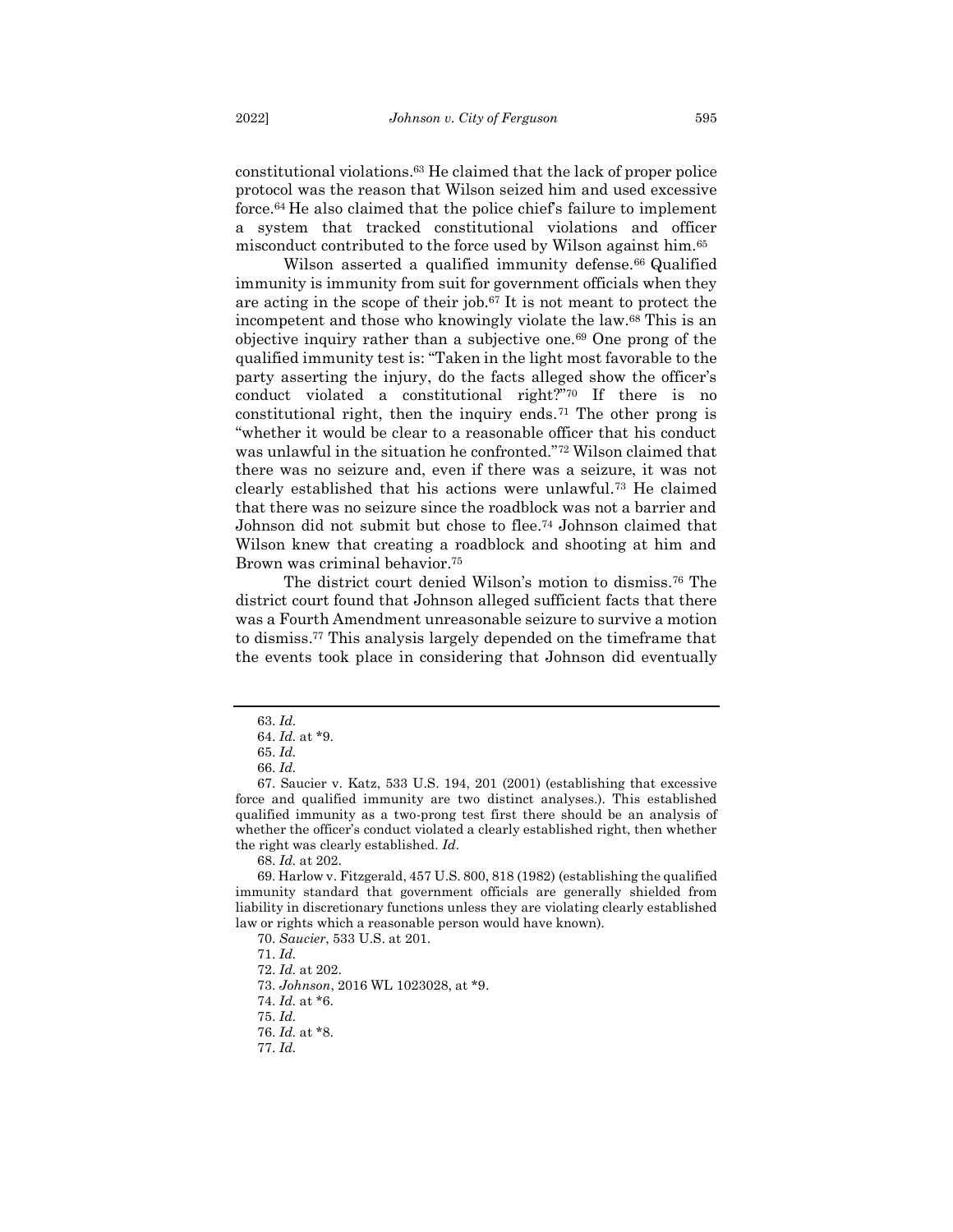flee the scene.<sup>78</sup> The district court also denied the motion to dismiss the excessive force claims because in viewing the facts most favorably to Johnson, Wilson shot at Johnson during a Fourth Amendment unreasonable seizure.<sup>79</sup> The qualified immunity defense was also rejected because the facts alleged that a reasonable officer in that scenario would have known they were "violat[ing] clearly established federal law."<sup>80</sup>

The district court denied the motion to dismiss the supervisory liability claims and the municipality liability claims.<sup>81</sup> The district court concluded that Johnson pled sufficient facts to show that there was liability in not only the police chief, but the city government, as well.<sup>82</sup> These claims both stemmed from the culture of law enforcement analyzed by the DOJ in Ferguson which led to a long history of constitutional violations against its African American residents.<sup>83</sup>

#### <span id="page-10-0"></span>*E. The Eighth Circuit Affirmed the District Court*

In the Eighth Circuit's original opinion, it affirmed the district court's finding that there was a seizure.<sup>84</sup> The court concluded that Johnson's stop was more than a momentary pause before fleeing.<sup>85</sup> Johnson was present during the entire altercation between Wilson and Brown before he fled the scene fearing for his life.<sup>86</sup> The Eighth Circuit held that Johnson was seized by virtue of being with Brown during the altercation, similar to a passenger in a car where the driver has been seized.<sup>87</sup>

The Eighth Circuit next held that there was excessive force used during that seizure.<sup>88</sup> The reasonableness of the force used during a seizure is analyzed not by "20/20 hindsight, but the standard is the reasonable officer at the scene."<sup>89</sup> The factors

<sup>78.</sup> *Id.*

<sup>79.</sup> *Id.* at \*6-7.

<sup>80.</sup> *Id.* at \*8.

<sup>81.</sup> *Id.* at \*7.

<sup>82.</sup> *Id;* Davis v, White 794 F.3d 1008, 1014 (8th Cir. 2015) (holding that for plaintiffs claims that their injury was caused by municipal failure to adopt a policy, the plaintiff must show widespread and persistent pattern of unconstitutional conduct.). This is another excessive force case against Ferguson, MO, the plaintiff was a post arrest detainee who was beaten and sustained a concussion, bruising, and scalp lacerations*. Id*. at 1011.

<sup>83.</sup> *Id.*

<sup>84.</sup> Johnson v. City of Ferguson, Missouri, 864 F.3d 866, 873 (8th Cir. 2017), *as corrected* (July 31, 2017), *reh'g en banc granted*, *vacated* (Sept. 12, 2017), on *reh'g en banc*, 926 F.3d 504 (8th Cir. 2019).

<sup>85</sup> *Id.* at 874.

<sup>86.</sup> *Id.* at 873.

<sup>87.</sup> *Id.* at 875.

<sup>88.</sup> *Id.* at 875.

<sup>89.</sup> Graham v. Connor, 490 U.S. 386, 396 (1989) (holding that excessive force claims should be analyzed under the objective reasonableness standard for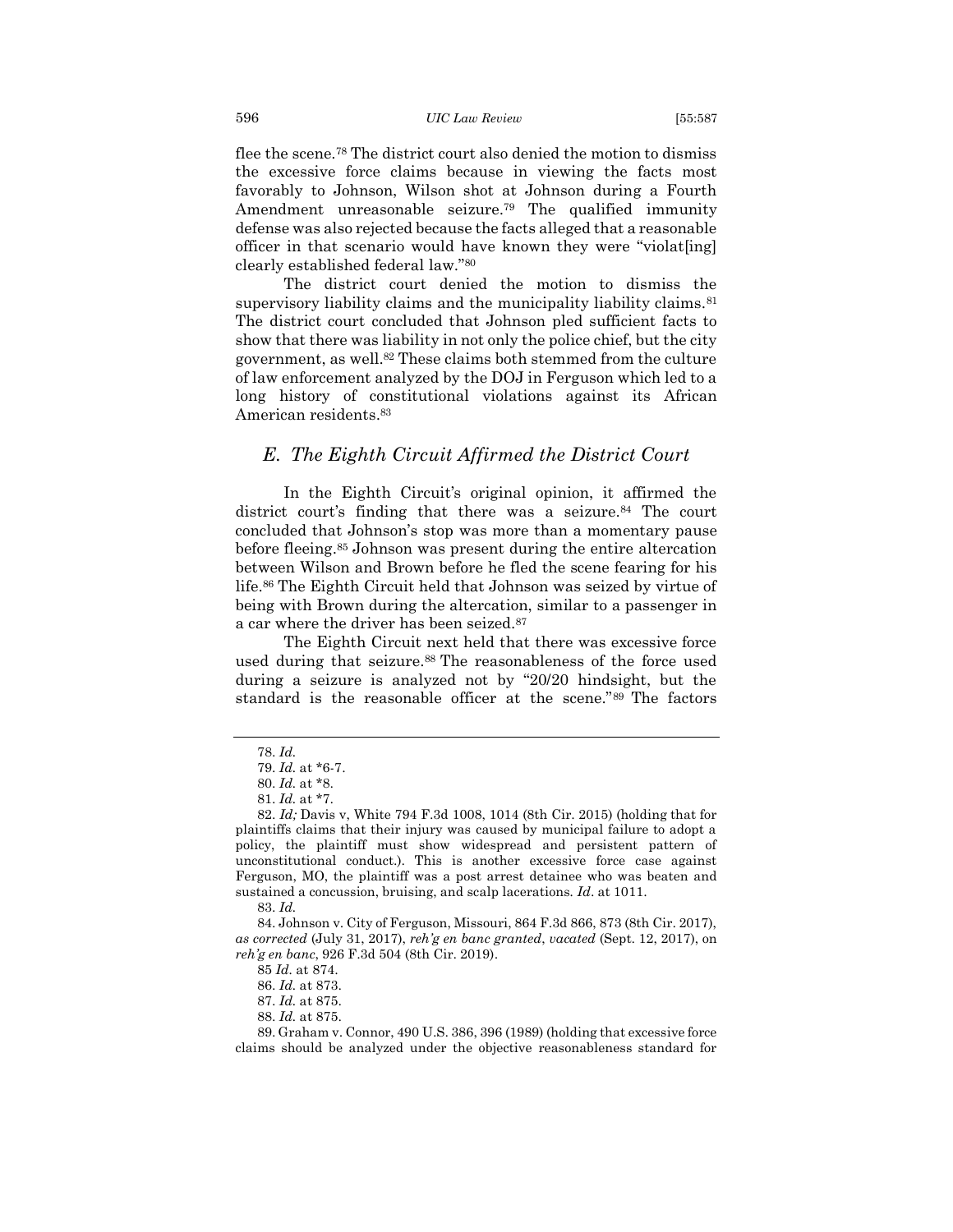considered in that analysis are the "severity of the crime, the immediate threat the person poses to public safety and whether the person is resisting or attempting to evade arrest."<sup>90</sup> The main principle in use of force analysis is that "force is least justified against nonviolent misdemeanants who do not flee or actively resist arrest and pose little or no threat to the security of the officers or the public."<sup>91</sup> The Eighth Circuit found that Johnson and Brown were merely walking down the street; they were at most violating a municipal ordinance, which posed no danger to public safety.<sup>92</sup> They stopped walking when Wilson created a roadblock and did not resist or evade him.<sup>93</sup> Thus, Wilson drawing a weapon on them, shooting at them, and killing Brown was objectively unreasonable.<sup>94</sup>

The Eighth Circuit held there was a clearly established law by their own jurisprudence.<sup>95</sup> A clearly established constitutional right does not require case law with similar facts to be clearly defined.<sup>96</sup> In a case with novel facts, it requires a "beyond debatable" question of whether an action was proper or improper.<sup>97</sup> Officers are on notice that deadly force should not be used unless there is danger of serious bodily injury or death of the officer others.<sup>98</sup> In *Brown v. City of Golden Valley,* "this court held that the use of a Taser on a person whose only noncompliance with the officer's commands was to disobey two orders to end her phone call to a 911 operator" constituted excessive force."<sup>99</sup> In *Shekleton v. Eichenberger*, the

91. Small v. McCrystal, 708 F.3d 997, 1005 (8th Cir. 2013) (denying qualified immunity for a police officer who tackled an arrestee even though he was engaged in no violent behavior and the officer gave no warning to disperse).

96. Hope v. Pelzer, 536 U.S. 730, 741 (2002) (denying qualified immunity to a prison guard for handcuffing a prisoner to a hitch post in the sun for seven hours with no bathroom breaks holding that a constitutional violation can be clearly established even in novel situations.). The Court held that when there is no on point case law, an action can be clearly established as unconstitutional when the action's constitutionality is beyond debate. *Id.*

97. *Id.*

98. *See* Craighead v. Lee, 399 F.3d 954, 962 (8th Cir. 2005) (denying qualified immunity for a police officer when he fatally shot a man, who was wrestling a carjacker for his gun, without trying to deescalate the situation.). The officer gave no warning that he was about to shoot even though giving a warning would have been feasible in that situation especially since he knew one of the parties was the victim of criminal activity and one was the offender. *Id*.

99. *See* Brown v. City of Golden Valley, 574 F.3d 491, 499 (8th Cir. 2009) (denying qualified immunity to an officer who Tasered someone he was about to arrest whose only noncompliance with his orders was that they did not end their phone call as he ordered them to.). The Eighth Circuit held that it is

Fourth Amendment seizures.). The inquiry is whether the officer's actions in using force are objectively reasonable in light of the circumstances the officer faced with no regard to underlying intent or motivation. *Id.*

<sup>90.</sup> *Id.*

<sup>92.</sup> *Johnson*, 864 F.3d at 875.

<sup>93.</sup> *Id.*

<sup>94.</sup> *Id.* 95. *Id.*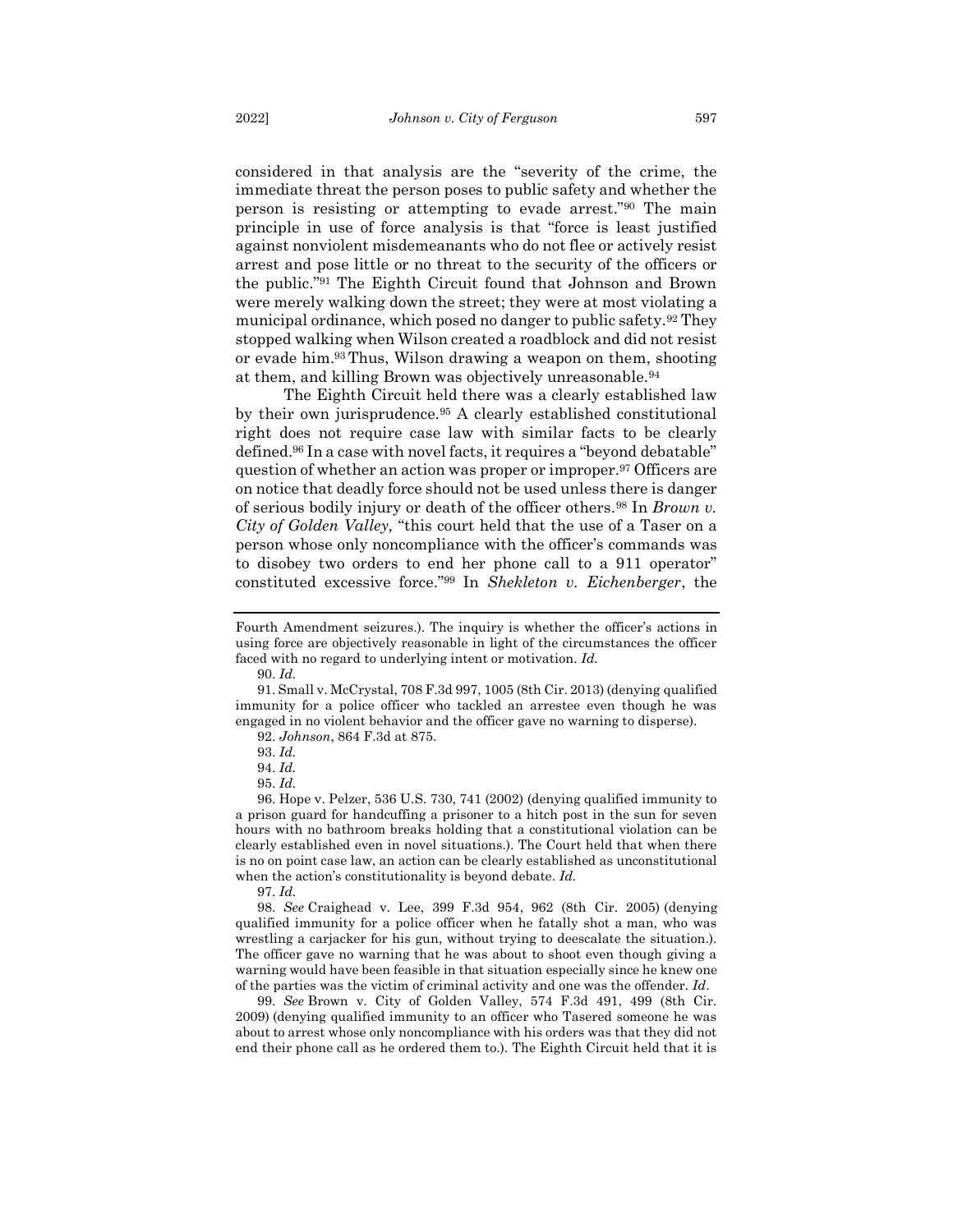598 *UIC Law Review* [55:587

Eighth Circuit held the use of a taser on an individual that police were attempting to handcuff was excessive force because the individual was not attempting to flee nor were they acting aggressively toward police.<sup>100</sup> The Eighth Circuit held in *Johnson* that tasers typically are less force and generally less harmful than guns.<sup>101</sup> "It follows that, if the use of a [t]aser in these circumstances constitutes excessive force, the use of a gun in these circumstances necessarily constitutes excessive force."<sup>102</sup>

The Eighth Circuit held that there was supervisory liability for the chief of police.<sup>103</sup> The Eighth Circuit previously articulated that "[l]iability cannot attach to a supervisor merely because a subordinate violated someone's constitutional rights."<sup>104</sup> For liability, "[t]he supervisor must know about the conduct and facilitate it, approve it, condone it, or turn a blind eye for fear of what [he or she] might see."<sup>105</sup> If the supervisor was not directly involved in the incident where the constitutional violation occurred, the supervisor is "entitled to qualified immunity unless plaintiff proves that the supervisor (1) received notice of a pattern of unconstitutional acts committed by a subordinate, and (2) was deliberately indifferent to or authorized those acts."<sup>106</sup> The *Johnson*  court held that since the police chief "rarely reviews offense reports and has never overturned a supervisor's determination of whether a use of force fell within [Ferguson Police Department] policy" he had sufficient notice of the officer's conduct.<sup>107</sup> By "failing to review offense reports and hold officers accountable for excessive force, Chief Jackson was deliberately indifferent to the unconstitutional

105. Kahle v. Leonard, 477 F.3d 544, 551 (8th Cir. 2007) (affirming the district court's denial of summary judgement on qualified immunity defense for a jail supervisor who the detained claimed was deliberately indifferent to a substantial risk that she would be sexually assaulted by a prison guard.). The indifference to a substantial risk does not require knowledge of the abuse, but a failure to act when they became aware of the risk of substantial harm. *Id*.

106. S.M. v. Krigbaum, 808 F.3d 335, 340 (8th Cir. 2015) (granting qualified immunity to a sheriff who was unaware of the sexual misconduct that a lieutenant committed during the supervision of drug court participants and fired the lieutenant as soon as he was made aware).

clearly established that force is least justified against nonviolent citizens who do not actively resist arrest, flee, and pose little to no threat to security of the public and the officers*. Id*.

<sup>100.</sup> *See* Shekleton v. Eichenberger, 677 F.3d 361, 367 (8th Cir. 2012) (denying qualified immunity to an officer who tasered someone he was arresting when they both accidentally fell while he was trying to handcuff them).

<sup>101.</sup> *Johnson*, 864 F.3d at 876.

<sup>102.</sup> *Id.* at 876.

<sup>103.</sup> *Id.* at 877.

<sup>104.</sup> Otey v. Marshall, 121 F.3d 1150, 1155 (8th Cir. 1997) (granting a police chief qualified immunity because there was insufficient evidence that he was aware of a pattern of Constitutional violations by an officer.). The plaintiff could only cite to two incidents which were not similar to the issue they faced with the officer, that they alleged were constitutional violations. *Id*.

<sup>107.</sup> *Johnson*, 864 F.3d at 877.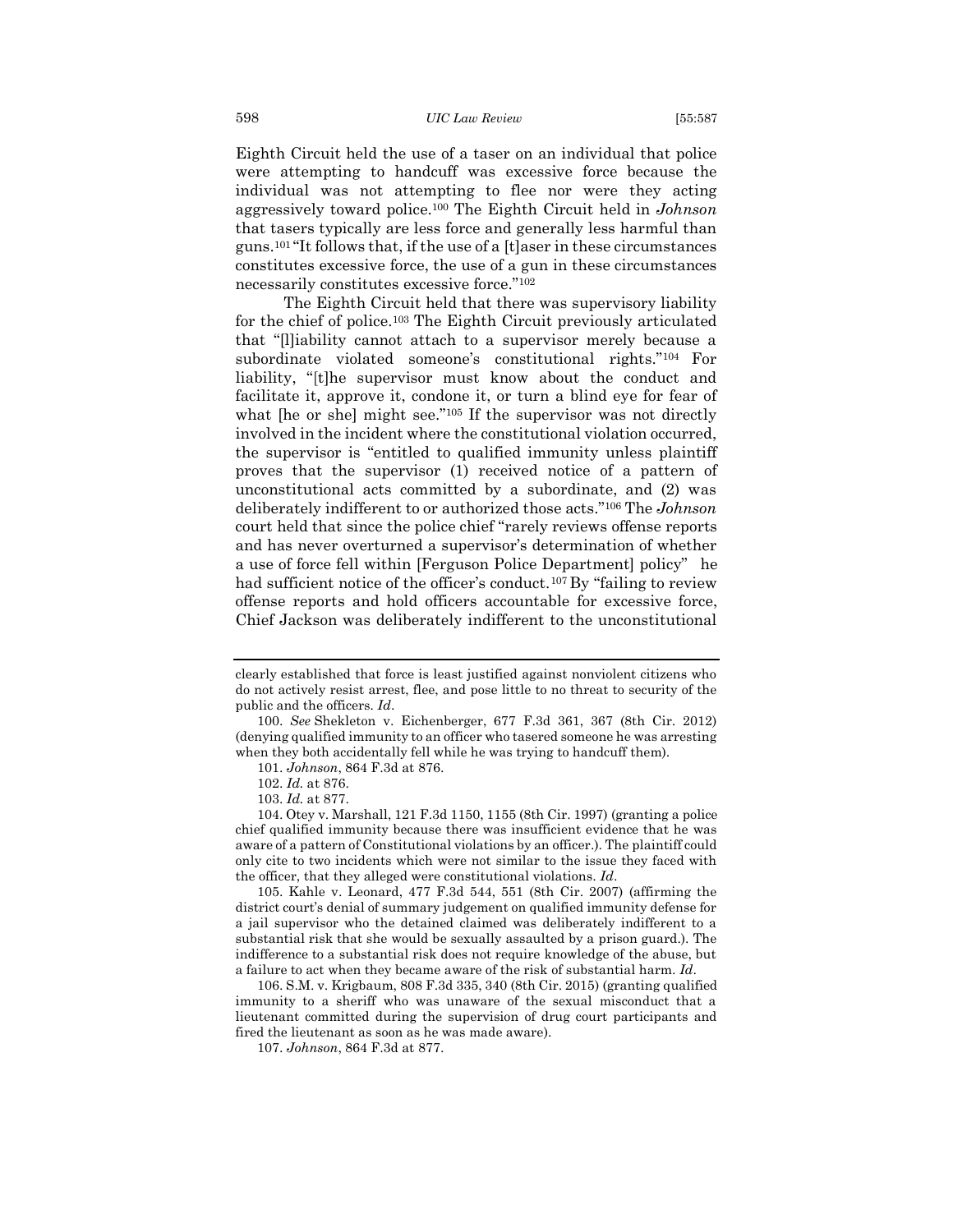practices carried out by Ferguson police officers."<sup>108</sup>

The Eighth Circuit did not have appellate jurisdiction over the municipal liability claims.<sup>109</sup> It concluded that the issue of whether Wilson and the police chief were entitled to qualified immunity turned on whether they violated Johnson's Fourth Amendment rights, but municipal liability does not.<sup>110</sup> Municipal liability turns on whether the "constitutional violation was caused by the city engaging in a widespread and persistent pattern of unconstitutional misconduct that municipal policymakers were either deliberately indifferent to or tacitly authorized."<sup>111</sup> The municipal liability claims are not dependent on the denial of qualified immunity for the officers because they are two separate questions.<sup>112</sup> Thus, the Eighth Circuit held that it did not have jurisdiction over the appeal of the municipal claims.<sup>113</sup> Wilson and the police chief petitioned for a rehearing en banc which was granted.<sup>114</sup>

#### <span id="page-13-0"></span>III. COURT'S ANALYSIS

First, this section will cover the Eight Circuit's en banc opinion. Then, it will turn to the dissent's opinion. Finally, this section will look at the impact of the holding on the parties, the residents of Ferguson, and the briefs for certiorari to the Supreme Court, which were denied.

# <span id="page-13-1"></span>*A. The En Banc Panel Held that Johnson was not Seized and Vacates the Lower Court Decision*

First, the court narrowed the issue to whether there was a seizure since both parties acknowledged that if there was no seizure, then all other charges must be dismissed.115The court first looked at Wilson's cursing expletives at Johnson and Brown.<sup>116</sup>

<sup>108.</sup> *Id.*

<sup>109.</sup> *Id*; Kincade v. City of Blue Springs, 64 F.3d 389, 394 (8th Cir. 1995) (holding that courts only have appellate jurisdiction regarding interlocutory appeals if the claim of one necessarily resolves the other issue).

<sup>110.</sup> *Johnson*, 864 F.3d at 877.

<sup>111.</sup> Davis v. White, 794 F.3d 1008, 1014 (8th Cir. 2015) (holding the plaintiff must prove the poor record keeping directly caused his injury for a finding of municipality liability).

<sup>112.</sup> Veneklase v. City of Fargo*,* 78 F.3d 1264, 1270 (1996) (holding that the denial of summary judgement on municipal liability claim was not inextricably intertwined with the underlying qualified immunity claim because the claims require two different analyses).

<sup>113.</sup> *Johnson*, 864 F.3d at 877.

<sup>114.</sup> *Johnson*, 926 F.3d at 504-05.

<sup>115.</sup> *Id.*

<sup>116.</sup> *Id.* at 506.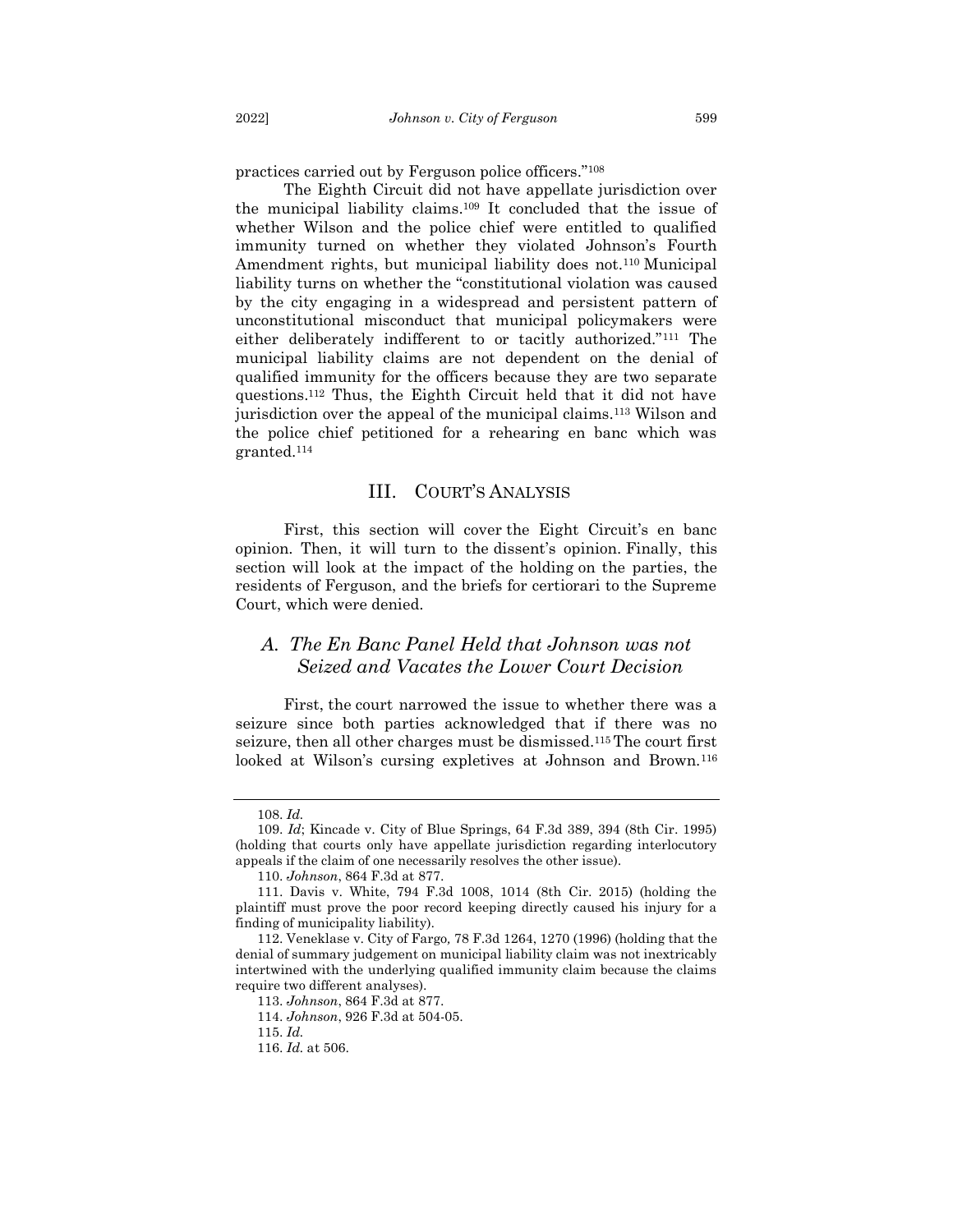Johnson conceded that neither he nor Brown was ordered to stop or freeze.117Based on this concession, the en banc panel concluded that Johnson made the decision to remain by Brown's side during Brown's altercation with Wilson rather than complying with Wilson's command to get on the sidewalk.<sup>118</sup> The court found that since Johnson was not physically restrained, did not comply with the order to get on the sidewalk, and chose to flee instead, he was never seized.<sup>119</sup> The court found that Johnson's ability to flee was sufficient evidence that there was no seizure.<sup>120</sup> Further, the court concluded that Wilson's police vehicle was not a barrier to Johnson being able to cross the street.<sup>121</sup> The court compared this situation to the officers in *United States v. Hayden*, where the Eighth Circuit held there was no seizure where the defendants were merely approached by police officers.<sup>122</sup>

The court did not analyze the excessive force claim, only offering one sentence about the use of a gun on Johnson and Brown. <sup>123</sup> "Any physical or weapon-related contact by Wilson was directed towards Brown alone in the first instance." 124

The court then turned to the requirement of submission for there to be a seizure, relying on *Brendlin v. California*. 125 Submission would require a "verbal or physical impediment to Johnson's freedom of movement," which the court decided was not present in this case.<sup>126</sup> The court concluded that there was no seizure because there was no "intentional acquisition of physical control terminating Johnson's freedom of movement through means intentionally applied which occurred in *Brower v. County of Inyo* and *Tennessee v Garner*."<sup>127</sup> There is a string cite of cases from other circuits the court offered as standing for the same legal

123. *Johnson*, 926 F.3d at 506.

124. *Id.*

125. Brendlin v. California, 551 U.S. 249, 263 (2007) (holding passengers are seized within the meaning of the Fourth Amendment during traffic stops and can challenge that seizure as unreasonable in court).

126. *Johnson*, 926 F.3d at 506.

127. *Id.*; Brower v. County of Inyo, 489 U.S. 593 (1989) (holding that the creation of a roadblock constituted a Fourth Amendment seizure because the government terminated the freedom of through means intentionally applied); Tennessee v. Garner, 471 U.S. 1 (1985) (holding that a Tennessee statute which authorized police to use deadly force to prevent suspected felons from escaping violated the Fourth Amendment).

<sup>117.</sup> *Id.*

<sup>118.</sup> *Id.*

<sup>119.</sup> *Id*

<sup>120.</sup> *Id.*

<sup>121.</sup> *Id.*

<sup>122.</sup> *Id.*; United State v. Hayden, 759 F.3d 842, 847 (8th Cir. 2014) (holding there was no seizure when the police merely shined a light on the citizens, identified themselves as police, and approached the citizens) The police did not block their ability to cross the street, did not touch the men, and did not display weapons. *Id*.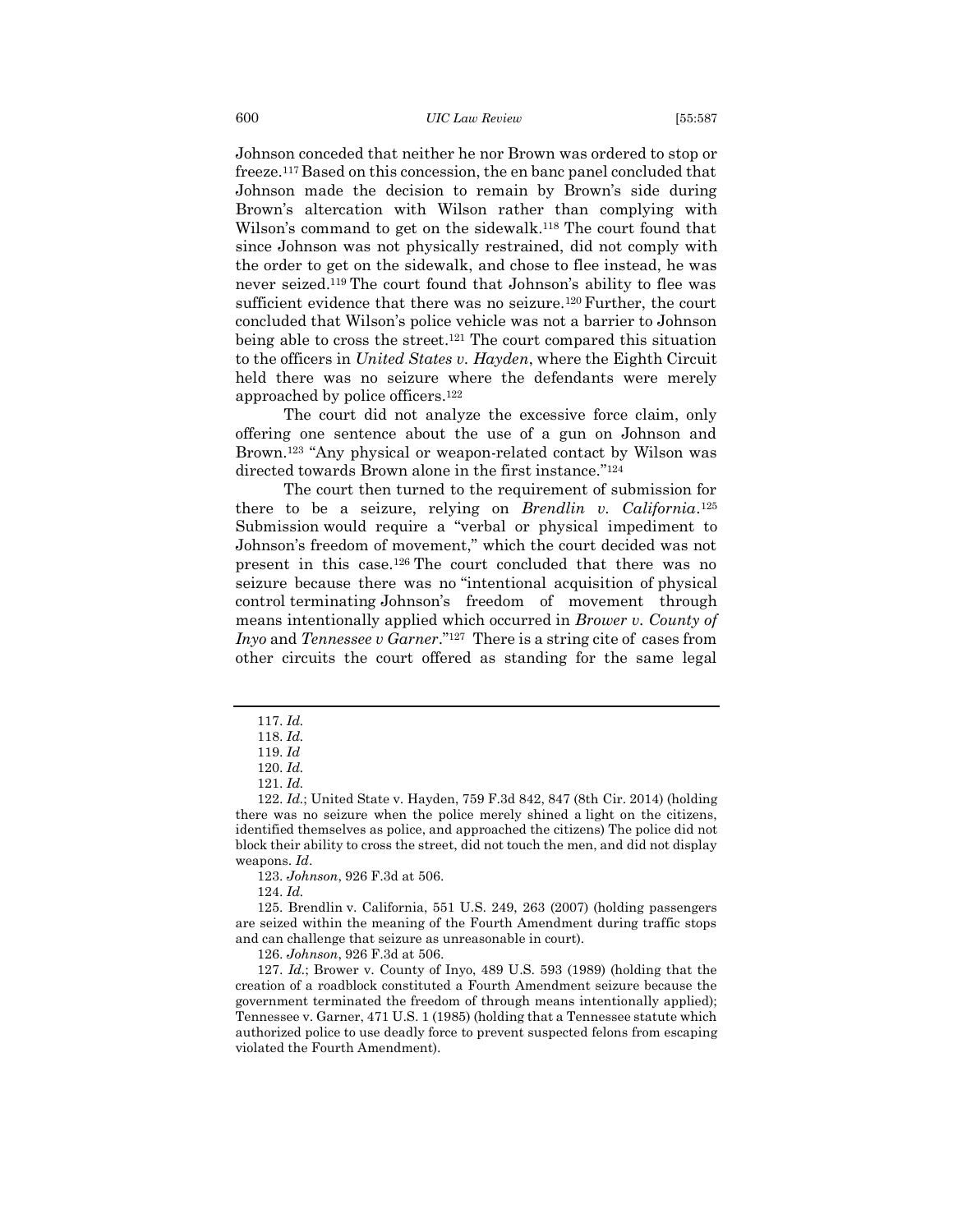conclusion as the decision in this case.<sup>128</sup> However, the court offered no analogies as to why these cases were similar.<sup>129</sup>

On the claim of supervisory liability, the court held that there was no liability since "to maintain an action for training or supervisory liability, a plaintiff must show the failure to train or supervise caused the injury."<sup>130</sup> The court also held there was no municipal liability because, in order for municipal liability to attach, individual liability first must be found on an underlying substantive claim.<sup>131</sup>

#### *B. The Dissent Would Affirm the Lower Court*

<span id="page-15-0"></span>The dissent concluded that this was an unreasonable seizure and went through a step-by-step analysis of Fourth Amendment unreasonable seizures, unlike the majority.132The dissent began the analysis with a discussion of show of authority seizures. <sup>133</sup> For a plaintiff to successfully state a claim of "seizure through a show of authority (rather than through physical force), the plaintiff must demonstrate both (1) a show of authority and (2) actual submission to that show of authority."<sup>134</sup>

The dissent categorized Wilson's actions as a show of authority seizure.135There is an objective reasonable person test for

<sup>128.</sup> United States v. Stover, 808 F.3d 991,1000 (4th Cir. 2015) (holding that no reasonable person in appellant's position would have felt free to terminate the encounter where officers approached the appellant, but appellant had not submitted until he discarded his loaded gun); United States v. Salazar, 609 F.3d 1059, 1067 (10th Cir. 2010) (holding the defendant did not submit to the officer's initial show of authority and backing his car away was evasive.). It concluded he did not submit to the officer's authority until he got out of the car. *Id*.; United States v. Waterman, 569 F.3d 144, 146 (3d Cir. 2009) (reversing the grant of motion to suppress because the defendant did not submit when the police pulled their guns on everyone on the porch, so he was not seized); United States v. Baldwin, 496 F.3d 215, 219 (2d Cir. 2007) (holding that the defendant did not submit to police authority when he stopped momentarily after being approached by police); United States v. Letsinger, 93 F.3d 140, 145 (4th Cir. 1996) (holding that the defendant's luggage wasn't seized on a train until he gave police access to the luggage not when the train began moving); United States v. Hernandez, 27 F.3d 1403, 1407 (9th Cir. 1994) (holding that the defendant was not seized because he never submitted to authority or was physically subdued in a foot chase with a police officer); United States v. Washington, 12 F.3d 1128, 1132 (D.C. Cir. 1994) (holding that the defendant was not seized because he abandoned his car when told to stop by police officers instead of submitting to their authority).

<sup>129.</sup> *Johnson*, 926 F.3d at 506.

<sup>130.</sup> *Id.* (quoting *Moore v. City of Desloge*, 647 F.3d 841, 849 (8th Cir. 2011)).

<sup>131.</sup> *Johnson*, 926 F.3d at 506*.*

<sup>132.</sup> *Id.* at 507 (Melloy, J., dissenting).

<sup>133.</sup> *Id.*

<sup>134.</sup> Brendlin v. California, 551 U.S. 249, 254 (2007).

<sup>135.</sup> *Johnson*, 926 F.3d at 508 (Melloy, J., dissenting).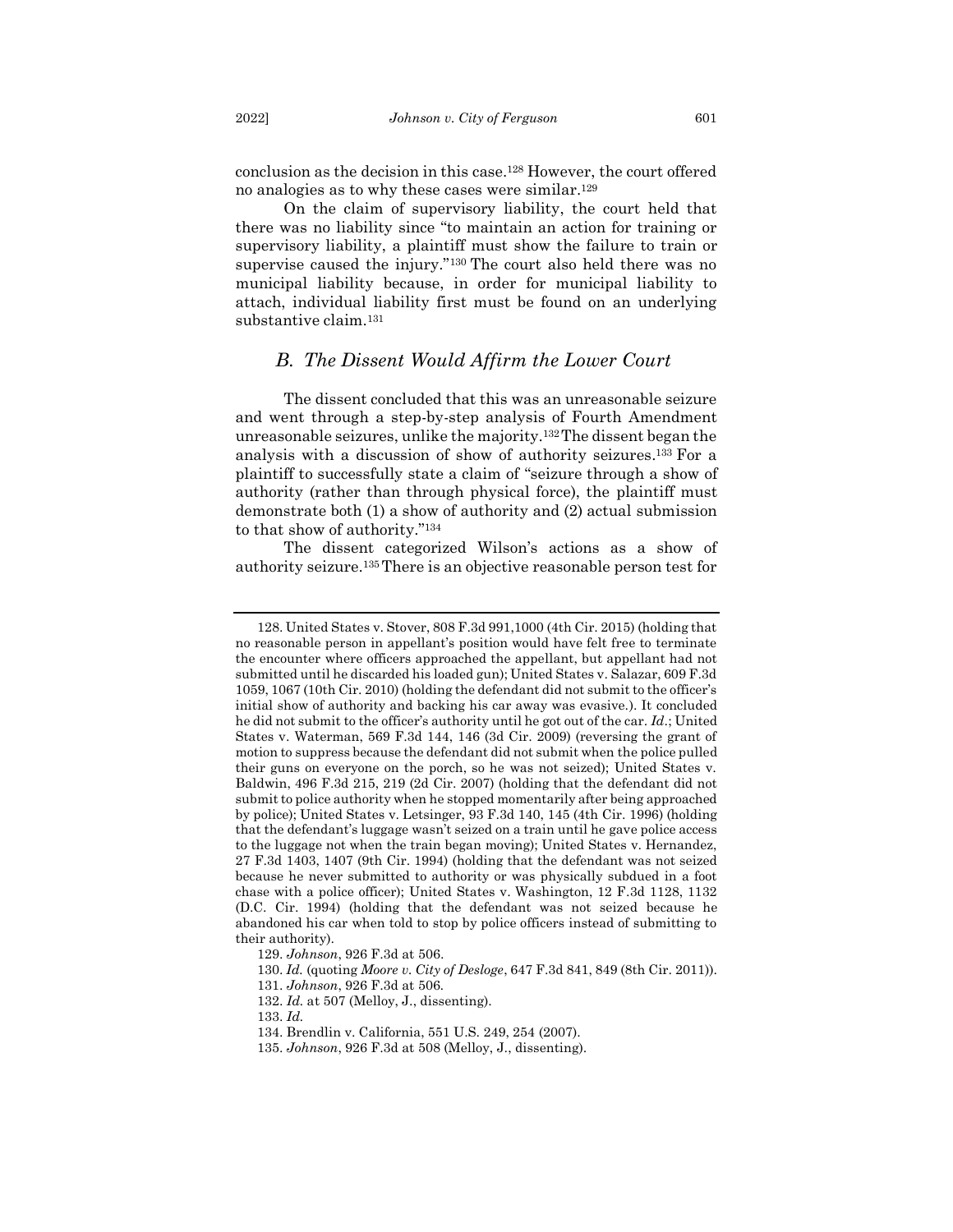the show of authority.<sup>136</sup> The test is "not whether the citizen perceived that he was being ordered to restrict his movement, but whether the officer's words and actions would have conveyed that to a reasonable person."<sup>137</sup> The test also considers "[whether] the officer's conduct convey[s] to a reasonable person that they are not at liberty to ignore the police presence."<sup>138</sup> The analysis should center around the "totality of the circumstances."<sup>139</sup> This analysis has several relevant factors such as the "presence of several officers, display of weapons by officers, physical touching of the person or use of language or tone of voice indicating that compliance will be compelled."<sup>140</sup>

The dissent characterized the Eight Circuit's holdings on police seizure as a high hurdle to constitute the police seizure.<sup>141</sup> The dissent cited a few cases where the Eighth Circuit has held that there was no Fourth Amendment seizure.<sup>142</sup> For instance, in one case the Eighth Circuit held that there was no seizure when the police parked their car behind the defendant's car, activated the wig wag lights, and approached the defendant's car.<sup>143</sup> In another case, the Eighth Circuit held there was no seizure "when a police officer pulled his vehicle alongside the defendant, shined a flashlight on him, and yelled 'Police!"<sup>144</sup>

The dissent then applied the show of authority seizure test to Wilson's actions in the interaction with Johnson and Brown and

138. United States v. Johnson, 326 F.3d 1018, 1021 (8th Cir. 2003) (holding that there was no unreasonable seizure when the defendant engaged with the police officer consensually until they decided to flee).

139. United States v. Flores-Sandoval, 474 F.3d 1142, 1145 (8th Cir. 2007) (holding there was no unreasonable seizure when the defendant openly admitted that was an undocumented immigrant to an immigration agent. It held the totality of the circumstances show he was in a non-threatening environment when asked).

140. *Johnson*, 926 F.3d at 508 (Melloy, J., dissenting).

141. *Id.*

142. United States v. Cook, 842 F.3d 597, 601 (8th Cir. 2016) (holding there was no unlawful seizure when police approached a parked car and turned the wig wag lights on). Wig wag lights are the lights that flash the headlamps on the police car.

143. United States v. Hayden, 759 F.3d 842, 846 (8th Cir. 2014) holding that there was no unreasonable seizure when the police stopped the defendant on the sidewalk and told him to take his hand out of his pocket).

144. *Johnson*, 926 F.3d at 508 (Melloy, J., dissenting).

<sup>136.</sup> *Id.* 

<sup>135.</sup> *Brendlin*, 551 U.S. at 254 (holding that the in a seizure analysis the relevant question should be whether a reasonable person would believe they are able to terminate their encounter with the police.) In this case the court found that none of the passenger's felt free to terminate the encounter with the police. *Id*.

<sup>137.</sup> Florida v. Bostick, 501 U.S. 429, 437 (1991) (holding that the free to leave inquiry is about termination of the encounter with police not whether the subject is able to leave the location of the encounter.). In this case, Florida had a per se law that made all police encounters on buses seizures which was overturned*. Id*.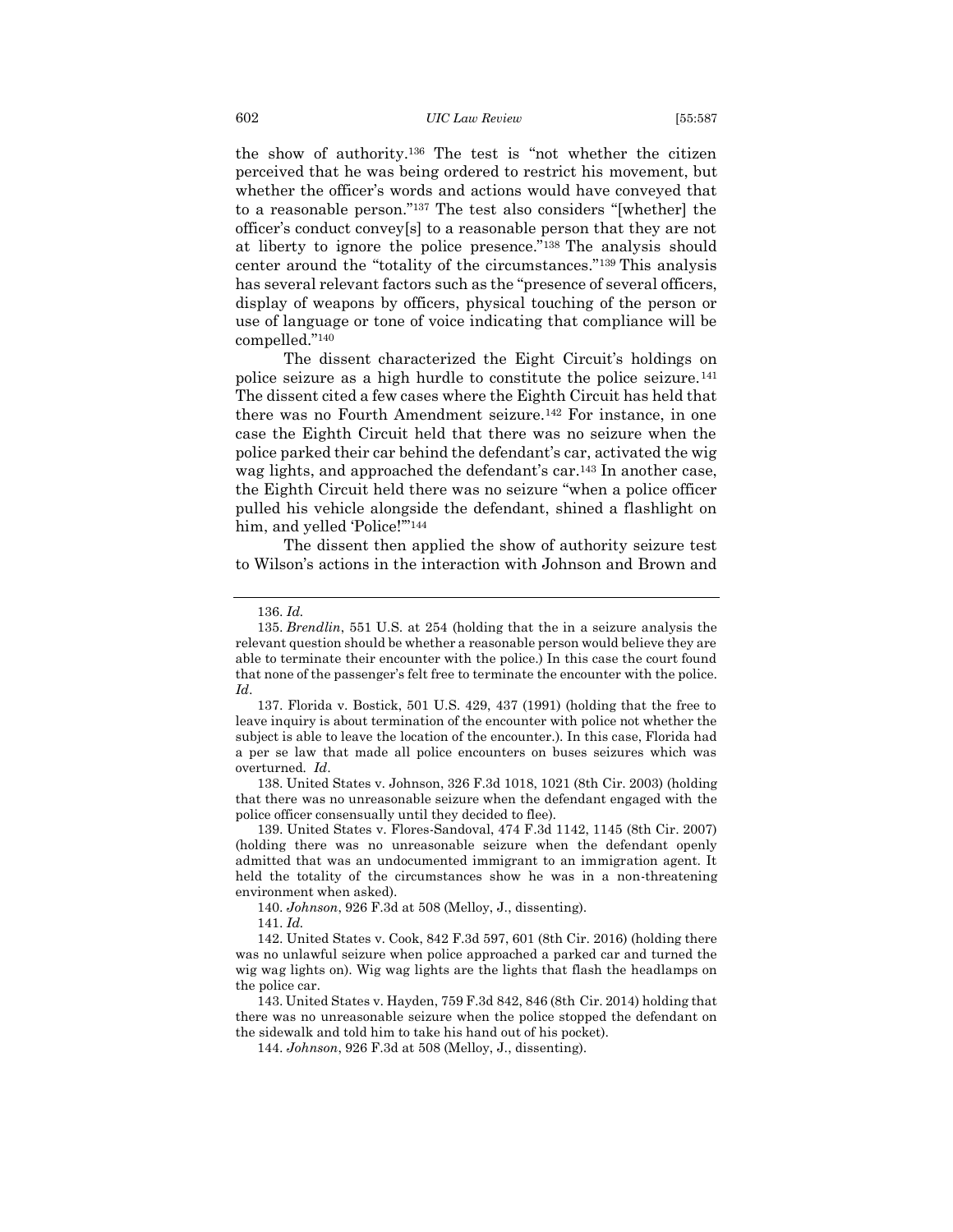viewed them in the light most favorable to Johnson.145Wilson began the interaction by yelling expletives at the plaintiff while he and Brown were just walking down the street.<sup>146</sup> Wilson then abruptly created a roadblock and stopped the car and struck Brown with the door. Wilson escalated the situation even further by grabbing Brown through the car window and then threatening to shoot the two young men.<sup>147</sup> Wilson then opened fire on the young men, which is when Johnson began to flee.<sup>148</sup> The dissent concluded that "Wilson communicated an intent to use a roadblock to stop Johnson's movement."<sup>149</sup> The dissent reasoned that a "reasonable person would see the roadblock's purpose was to serve as a physical obstacle conveying an order to stop – not an order to go around the vehicle and continue on one's way."<sup>150</sup>

The dissent then addressed the amicus curiae brief from the National Police Association.<sup>151</sup> The amicus claimed that the order was just "simply for two pedestrians to get off the street and use the sidewalk and that [h]e did not order anything other than compliance with the law."<sup>152</sup> These are commonly categorized as "move on orders" and are meant to communicate that the person can't remain where they are, but they are free to go anywhere else.<sup>153</sup> They claimed that this move on order would make the reasonable person believe that they are still free to go on their way.<sup>154</sup> The dissent acknowledged that there is a circuit split on the issue of whether move on orders constitutes Fourth Amendment seizures and that the Eighth Circuit has never decided a case about move on orders.<sup>155</sup> Most of the decisions that do exist on move on orders turn on whether there was physical contact between the officers and citizens.<sup>156</sup> The dissent concluded that the facts were not as simple as the amicus curiae claimed.<sup>157</sup> In viewing the facts in the light most favorable to Johnson, the facts showed a situation escalated by Wilson that conveyed that Johnson was not free to

<sup>145.</sup> *Id.*

<sup>146.</sup> *Id.*

<sup>147.</sup> *Id.*

<sup>148.</sup> *Id.*

<sup>149.</sup> *Id;* Bostick, 501 U.S.at 437 (analyzing whether a person feels at liberty to ignore police presence.) The dissent analyzed liberty to ignore the police presence and whether the show of authority was also aimed at Johnson under *Brendlin*, 551 U.S. 261.

<sup>150.</sup> *Id.*

<sup>151.</sup> *Id* (quoting Brief for National Police Association as Amicus Curiae Supporting Appellants, Johnson v. City of Ferguson, 926 F.3d 504 (8th Cir. 2019) (No. 16-1697)).

<sup>152.</sup> *Id.* at 8.

<sup>153.</sup> *Id.*

<sup>154.</sup> *Id.*

<sup>155.</sup> *Johnson*, 926 F.3d at 509 (Melloy, J., dissenting).

<sup>156.</sup> *Id.*

<sup>157.</sup> *Id.*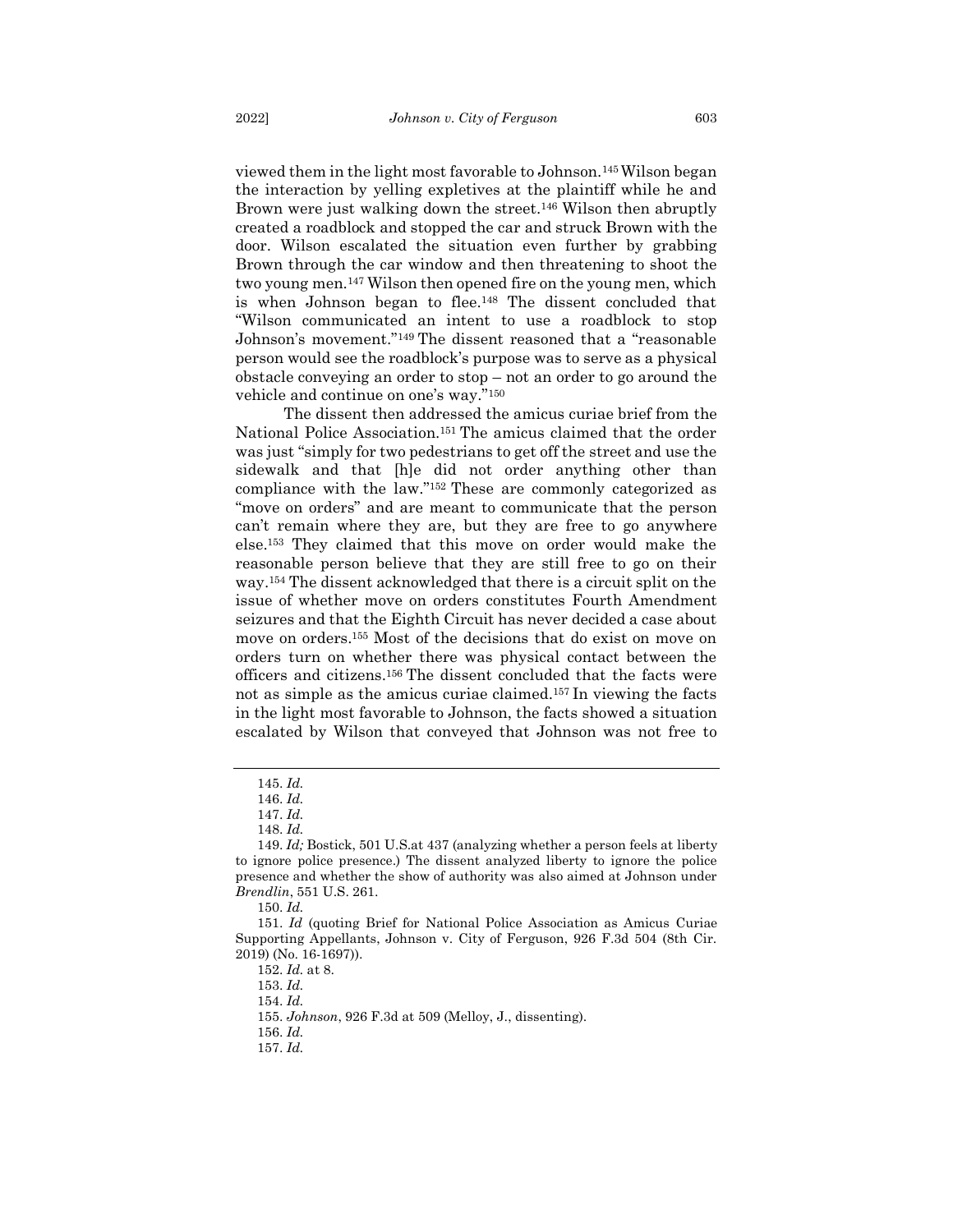ignore Wilson's presence.<sup>158</sup>

The dissent categorized Johnson's stopping as submission.<sup>159</sup> "Fleeing or refusing to comply with a show of authority does not qualify as submission to authority, stopping one's movement often qualifies as submission."<sup>160</sup> Temporary stopping does not always count, but the analysis of what constitutes whether a stop was made largely depends on the facts of the case.<sup>161</sup> "Johnson remained throughout the time that Officer Wilson reached through his window and grabbed Brown, threatened to shoot his weapon, wrestled with Brown who struggled to break free, and then twice fired his weapon."<sup>162</sup> The dissent concluded that the facts could not be generalized so much to say that only Brown may have been seized.<sup>163</sup> The two were walking together when Wilson approached them and created a roadblock, and they were together when Wilson fired his gun at the pair and killed Brown.<sup>164</sup> The dissent concluded that "if one of the two were seized, both were seized."<sup>165</sup>

The dissent acknowledged that passive acquiescence can be submission to a show of authority.<sup>166</sup> Passive acquiescence can be as simple as remaining where the seized person is.<sup>167</sup> The dissent concluded that Johnson actively acquiesced to Wilson's show of authority because he stopped walking.<sup>168</sup>

There was no argument that there was an objective reason that the use of deadly force was employed on Johnson, so the dissent concluded that the issue was abandoned on appeal.<sup>169</sup> The dissent did not address the supervisory liability or municipal liability claims.<sup>170</sup>

## <span id="page-18-0"></span>*C. Effects on the Parties*

The effect this holding had on the parties was that Johnson had no recourse for being shot at by a police officer and Wilson suffered no legal consequences for shooting at Johnson or killing Brown.<sup>171</sup> A year after the shooting, Wilson was living a quiet life

168. *Johnson*, 926 F.3d at 510 (Melloy, J., dissenting).

<sup>158.</sup> *Id.*

<sup>159.</sup> *Id.* at 510.

<sup>160.</sup> *Id.*

<sup>161.</sup> United States v. Baldwin, 496 F.3d 215, 219 (2d Cir. 2007) (holding that the defendants temporary stop while driving when he saw the police car did not constitute a seizure because after the temporary stop, he began a car chase).

<sup>162.</sup> *Johnson*, 926 F.3d at 510 (Melloy, J., dissenting).

<sup>163.</sup> *Id.*

<sup>164.</sup> *Id.*

<sup>165.</sup> *Id.*

<sup>166.</sup> *Id.*

<sup>167.</sup> *Id.*; Brendlin, 551 U.S. at 255 (holding that submission depends on what the person was doing before the show of authority).

<sup>169.</sup> *Id.* at 511 (Melloy, J., dissenting).

<sup>170.</sup> *Id.* at 510 (Melloy, J., dissenting).

<sup>171.</sup> *Id.* at 506; *see* Joel Currier, *St. Louis County Prosecutor Reopened*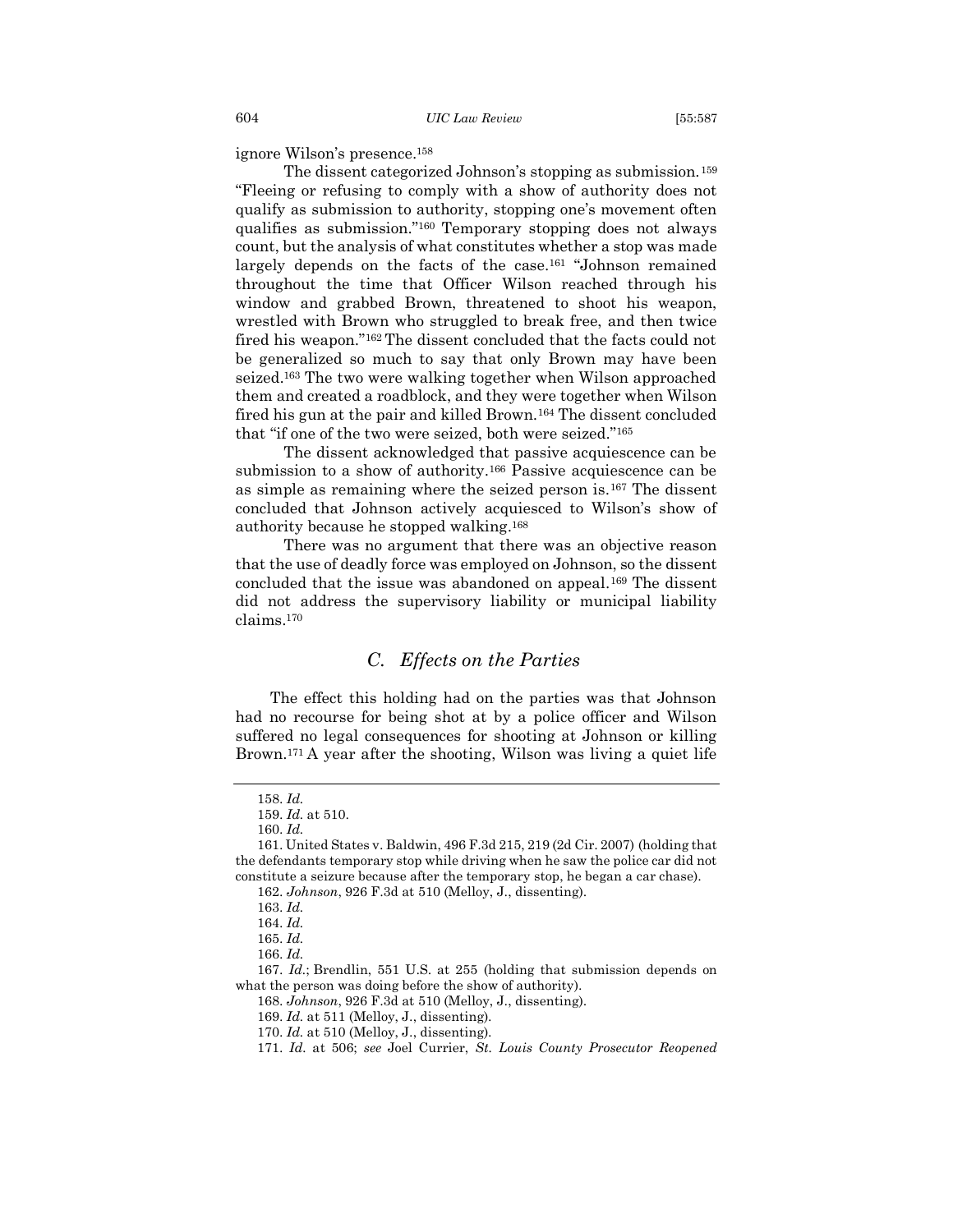with his newborn and wife with over half a million dollars in donations to help with his legal fees.<sup>172</sup> While he could not get another police job because he could be viewed as a liability173he was nonetheless honored by the Columbia Police Department with a Darren Wilson Day on the first anniversary of his killing of Michael Brown.<sup>174</sup>

A 2019 check on Johnson showed that he had been living a rougher path since the shooting.<sup>175</sup> In the months following the shooting, Johnson lost his job and apartment, and he still has a hard time keeping a steady job because he gets recognized regularly.<sup>176</sup> Johnson was just getting his life back on track five years after the shooting.<sup>177</sup>

## *D. Effect on the Community*

<span id="page-19-0"></span>Granting qualified immunity, in this case, has ensured that

172. Jake Halpern, *The Cop*, NEW YORKER (Aug. 3, 2015), www.newyorker.com/magazine/2015/08/10/the-cop [perma.cc/WZV2-LBS8] (reporting on Darren Wilson's life since he shot Michael Brown. At the time he was unemployed and living a very private life with his wife, new baby, and stepchildren.) The article also discusses his career path as a police officer. He began his police career in Jennings, MO a town notorious for its racism where the police force in the town was disbanded. *Id*. The article also focuses on his time in Ferguson's Police department, he claims the Department of Justice Report was skewed and no institutional racism existed, just a few bigots. *Id*.

173. *Id.*

174. Daniel Victor, *Police Group's 'Darren Wilson Day' Is Condemned*, N.Y. TIMES (Aug. 10, 2015), www.nytimes.com/2015/08/11/us/darren-wilson-daycolumbia-missouri-ferguson-michael-brown.html [perma.cc/6P35-2YVE] (reporting on police department in Columbia, MO wanted to show their support of Darren Wilson, who they called "innocent, but persecuted" on the anniversary of Darren Wilson killing Michael Brown.). The officers claimed it was not about race, but they wanted to support Darren Wilson and all law enforcement agents who face similar issues. *Id*.

175. Wesley Lowery, *Dorian Johnson, Witness to the Ferguson shooting, Sticks by his Story*, WASH. POST. (Aug. 9, 2019), www.washingtonpost.com/national/dorian-johnson-witness-to-the-fergusonshooting-sticks-by-his-story/2019/08/08/79ff3760-b77e-11e9-a091- 6a96e67d9cce\_story.html [perma.cc/JWQ3-NMY5] (looking into Johnson's life immediately following the shooting which included his family having to shuffle him around hotels in the St. Louis area to avoid press and being the target of death threats.). The article then discusses his current life. *Id*.

176. *Id.*

177. *Id.*

*Michael Brown shooting Case but won't Charge Darren Wilson*, STL TODAY (July 31, 2020), www.stltoday.com/news/local/crime-and-courts/st-louis-countyprosecutor-reopened-michael-brown-shooting-case-but-wont-charge-darrenwilson/article\_8e537a12-4dd0-51d8-a325-11ba7dddd20e.html [perma.cc/45YC-

<sup>54</sup>LL] (covering the announcement that the St. Louis County prosecutor began a quiet investigation on whether charges should be brought against Darren Wilson for killing Michael Brown.). They concluded no charges should be brought*. Id*.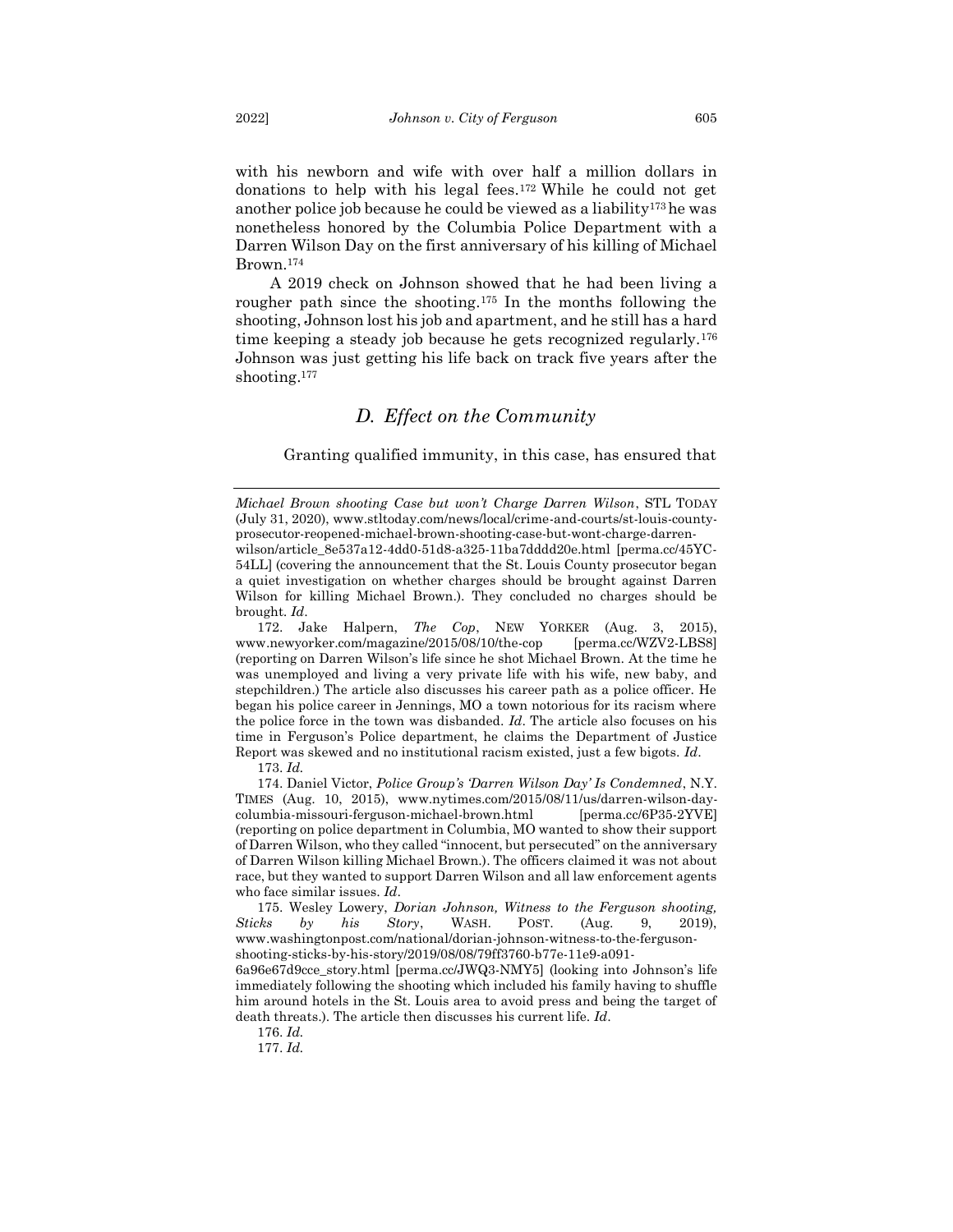#### 606 *UIC Law Review* [55:587

no individual officer will face consequences for the violence that has been inflicted on Black people in Ferguson.<sup>178</sup> When interviewed five years later, some Ferguson residents still see no change: "If anything, it feels the same. I don't even feel like I can call the police to save myself."<sup>179</sup> James Taylor, the mayor at the time, said large scale changes were too expensive and time consuming to undertake along with fulfilling the consent decree. Some residents said they could tell that FPD treated the consent decree as a punishment and not as an opportunity to be better for the citizens of Ferguson.<sup>180</sup> This holding reinforced the persistent constitutional violations committed by FPD on Black people in Ferguson.<sup>181</sup>

# <span id="page-20-0"></span>*E. Legal Effects*

Johnson petitioned for certiorari to the Supreme Court of the United States.<sup>182</sup> The first argument in support of granting certiorari was that there was a circuit split on the issue of whether move on orders can be seizures.<sup>183</sup> The Sixth Circuit held that move on orders can be seizures while the Second and Eighth Circuit held that they are not seizures.<sup>184</sup> The Sixth Circuit has held that someone is seized when a "reasonable person would not feel free to remain somewhere, by virtue of some official action."<sup>185</sup> The Second Circuit has focused its analysis on would a "reasonable person have felt they were not free to leave."<sup>186</sup> Recently, it held that there is no seizure "as long as the person is otherwise free to go where he wishes."<sup>187</sup> The brief pointed out that the Seventh and Tenth

<sup>178.</sup> DOJ Report, *supra* note 22, at 62.

<sup>179.</sup> Yamiche Alcindor et al., *5 years After Michael Brown's Death, what has Changed in Ferguson — and what hasn't,* PBS (Aug. 8, 2019), www.pbs.org/newshour/show/5-years-after-michael-browns-death-what-haschanged-in-ferguson-and-what-hasnt-2 [perma.cc/NAK7-XJNR] (interviewing Ferguson residents about the fallout of the Department of Justice report, how local politics have changed, and their beliefs about how policing has changed in the city).

<sup>180.</sup> *Id.*

<sup>181.</sup> *Id.*; DOJ Report, *supra* note 22, at 62.

<sup>182.</sup> Johnson v. City of Ferguson, 140 S. Ct. 553, 2019 WL 6257423 (2019).

<sup>183.</sup> Petition for a Writ of Certiorari at 10, Johnson v. City of Ferguson, 140 S. Ct. 553 (2019) (No. 19-345).

<sup>184.</sup> *Id.* at 10.

<sup>185.</sup> Bennett v. City of Eastpointe, 410 F.3d 810, 834 (6th Cir. 2005) (holding that there was a seizure when the police officer stopped Black children riding their bikes in a costly white neighborhood and gave them a move-on order.) After giving the move on order he waited to watch them cross Eight Mile out of the white neighborhood). *Id*.

<sup>186.</sup> Sheppard v. Beerman, 18 F.3d 147, 153 (2d Cir. 1994) (holding there was no seizure when a law clerk was physically removed from a judge's chambers and the courthouse after being fired).

<sup>187.</sup> Salmon v. Blesser, 802 F.3d 249, 254 (2d Cir. 2015) (holding there was a seizure when the police officer twisted a man's arm and threw him out of the courthouse while he was in the hallway waiting on his attorney.) It held that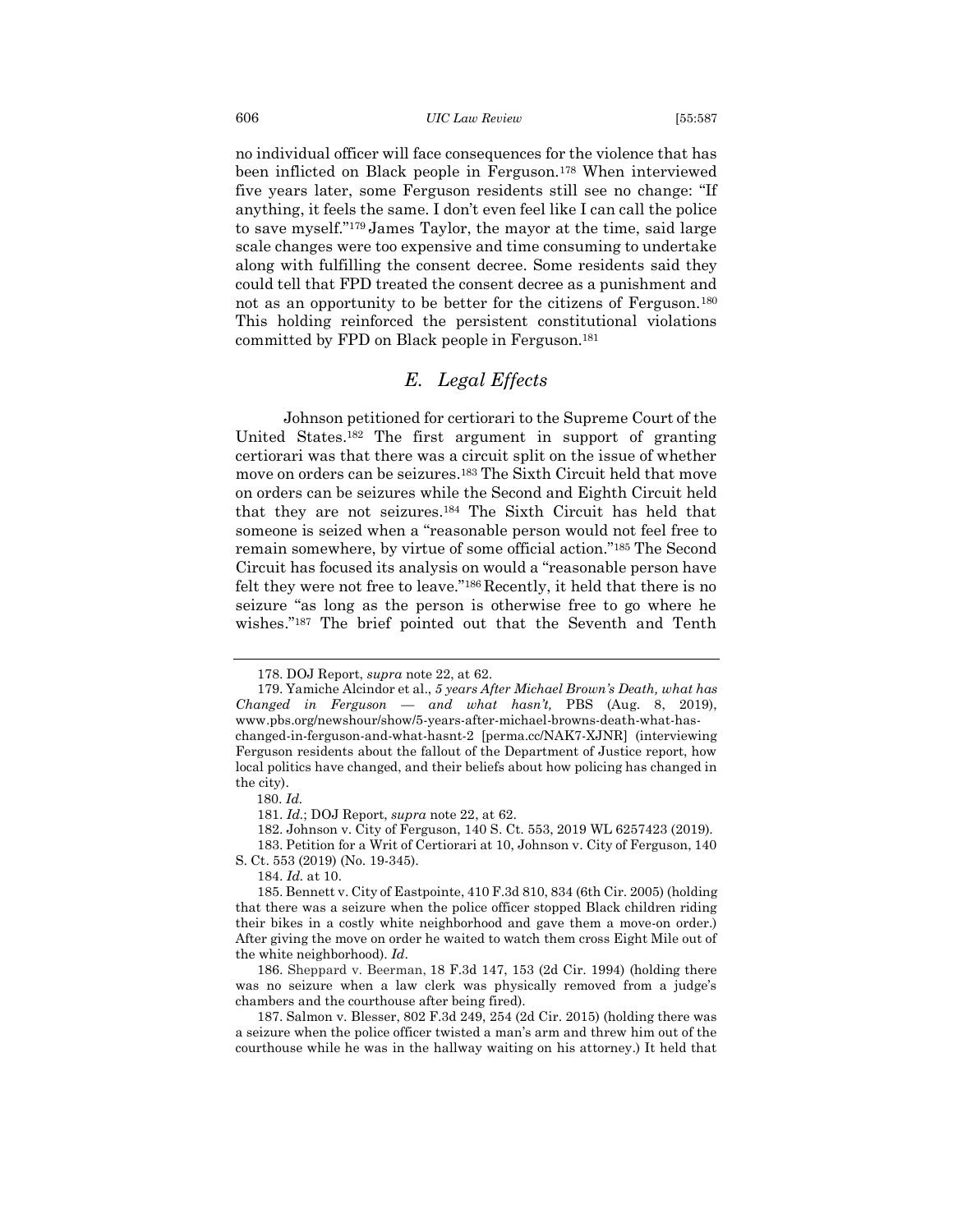Circuits have had the opportunity to decide on whether move on orders constitute seizures, but avoided the issue.<sup>188</sup>

The brief then turned to the importance of the Supreme Court deciding on the issue to avoid further confusion on the issue.<sup>189</sup> The brief argued that move on orders being uncategorized meant that "people's rights hinge not on clear dictates of the Fourth Amendment, but on vagaries of geography and the whims of individual judges."<sup>190</sup> The brief argued that a decision on the issue would clarify what police activity constitutes a seizure and what further show of police authority is necessary to seize someone.<sup>191</sup>

Wilson filed a brief in opposition to the petition for certiorari.<sup>192</sup> The first argument was that the issue of move on orders was not raised by Johnson in the pleadings to the lower court and the case. Further, the opposition brief claimed that the petitioners were asking for the court to create a de facto rule about whether a particular police action is a seizure would go against the Fourth Amendment factually bound standard of analysis required of courts.<sup>193</sup> The opposition brief then claimed that the decision of the Eighth Circuit en banc panel does not contrast with any Supreme Court holdings or any of the other Circuits.<sup>194</sup>

Johnson filed a reply brief.<sup>195</sup> The reply brief argued that even though the amicus brief below was the only brief to mention the words "move-on order" all parties discussed it below.<sup>196</sup> The

189. Brief for Respondent at 24, Johnson v. City of Ferguson, 140 S. Ct. 553 (2019) (No. 19-345).

195. Reply Brief of Petitioner at 1, Johnson v. City of Ferguson, 140 S. Ct. 553 (2019) (No. 19-345).

generally using guiding force such as grabbing an elbow does not amount to seizure, but this is more force than that. *Id*.

<sup>188.</sup> Brief for Respondent at 10, Johnson v. City of Ferguson, 140 S. Ct. 553 (2019) (No. 19-345); Kernats v. O'Sullivan, 35 F.3d 1171,1181 (7th Cir. 1994) (holding there was no seizure when the police came and evicted a family in the middle of the night.) Plaintiff asserted a claim that the family was seized because they were not free to remain in their home. *Id.* at 1178. The Seventh Circuit called this a "novel theory" of Fourth Amendment seizure and granted qualified immunity. *Id*. at 1177; White v. City of Markham, 310 F.3d 989, 995 (7th Cir. 2002) (holding did not address whether there was a seizure when the plaintiffs were thrown out of their rented apartment after a dispute with the landlord.). The Seventh Circuit held because of the domestic disturbance the police officer was tasked to resolve the removal of the plaintiffs was reasonable. *Id*; Hamilton v. Vill. of Oak Lawn, Ill., 735 F.3d 967, 972 (7th Cir. 2013) (holding that not every expulsion is a confinement or a seizure). In this case the plaintiff was detained in her employer's home while the police tried resolve the domestic dispute. *Id*. No force was used against her nor were any charges filed against her. *Id*.

<sup>190.</sup> *Id.* at 27.

<sup>191.</sup> *Id.* at 10.

<sup>192.</sup> *Id.*

<sup>193.</sup> *Id.* at 13.

<sup>194.</sup> *Id.* at 16.

<sup>196.</sup> *Id.* at 5.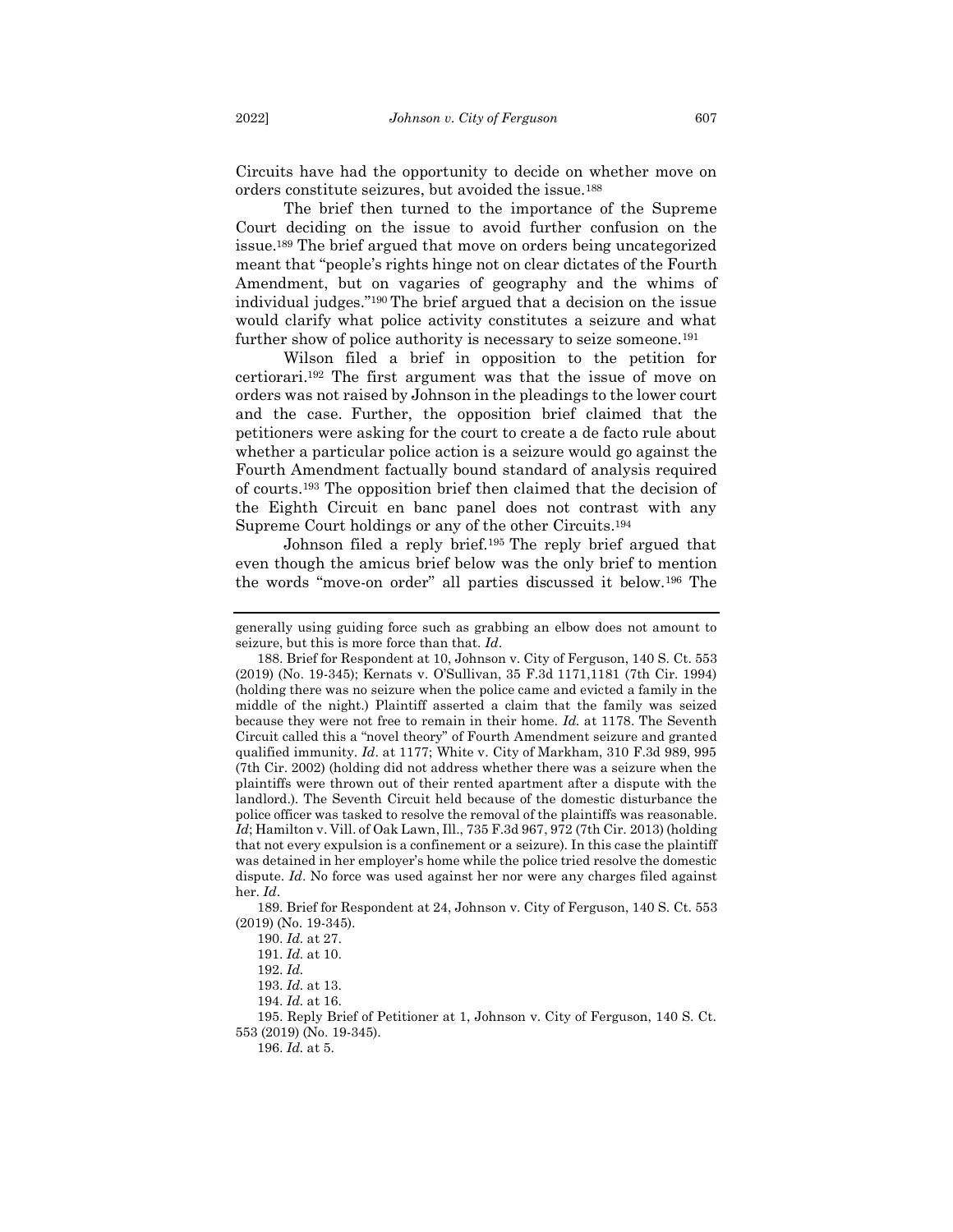#### 608 *UIC Law Review* [55:587

reply brief claimed the move on order was Wilson's crude directive to get on the sidewalk which was discussed by the parties in their briefs below.<sup>197</sup> The reply brief also claimed they are not asking for a per se rule about move on orders but saying the Second and Eighth Circuits were incorrect in holding that "regardless of all the circumstances there is no seizure during a move on order.<sup>198</sup> The writ of certiorari was denied.<sup>199</sup>

#### IV. PERSONAL ANALYSIS

<span id="page-22-0"></span>This section of the Case Note will focus on analysis of the case. First, this section will discuss why the writ of certiorari should have been granted. Then it will address the circuit split on move on orders, as well as issues with qualified immunity.

## *A. Fourth Amendment Issue*

<span id="page-22-1"></span>The writ of certiorari should have been granted because the Eighth Circuit en banc panel created a per se rule in holding that since Johnson was able to flee, he could not have been seized.<sup>200</sup> Per se rules are considered inappropriate in the Fourth Amendment unreasonable seizure context because the right is analyzed by the facts of each case.<sup>201</sup> The en banc panel focused on Johnson's ability to flee from the scene as determinative of whether there was a seizure.<sup>202</sup> However, the en banc panel dismissed the factors that heightened this interaction to an unreasonable seizure such as the display of a weapon and language or tone of voice that indicated compliance with the officer's requests might be compelled.<sup>203</sup> Wilson threatened and shot at Johnson, which forced him to flee.<sup>204</sup> Fleeing from gunfire is not the same as fleeing to avoid something benign like a jaywalking ticket. However, this per se rule that if someone is able to flee means there is no seizure leads to this absurd result. Further, not factoring the violent behavior of the officer when the plaintiff is also claiming that the officer used excessive force during the unreasonable seizure is an alarming departure from the standards set by the Supreme Court, which has held that whether a seizure occurred depends on the facts of the police interaction.<sup>205</sup>

<sup>197.</sup> *Id.*

<sup>198.</sup> *Id.*.

<sup>199.</sup> Johnson v. City of Ferguson, 140 S. Ct. 553 (2019).

<sup>200.</sup> *Johnson*, 926 F.3d at 505-06.

<sup>201.</sup> United States v. Drayton, 536 U.S. 194, 201 (2002) (holding that the Eleventh Circuit's per se rule that passengers on a bus were seized was inappropriate in the Fourth Amendment context).

<sup>202.</sup> *Johnson*, 926 F.3d at 506.

<sup>203.</sup> United States v. Mendenhall, 446 US 544, 554 (1980).

<sup>204.</sup> *Johnson*, 926 F.3d at 506.

<sup>205.</sup> California v. Hodari, 499 U.S. 621, 628 (1991).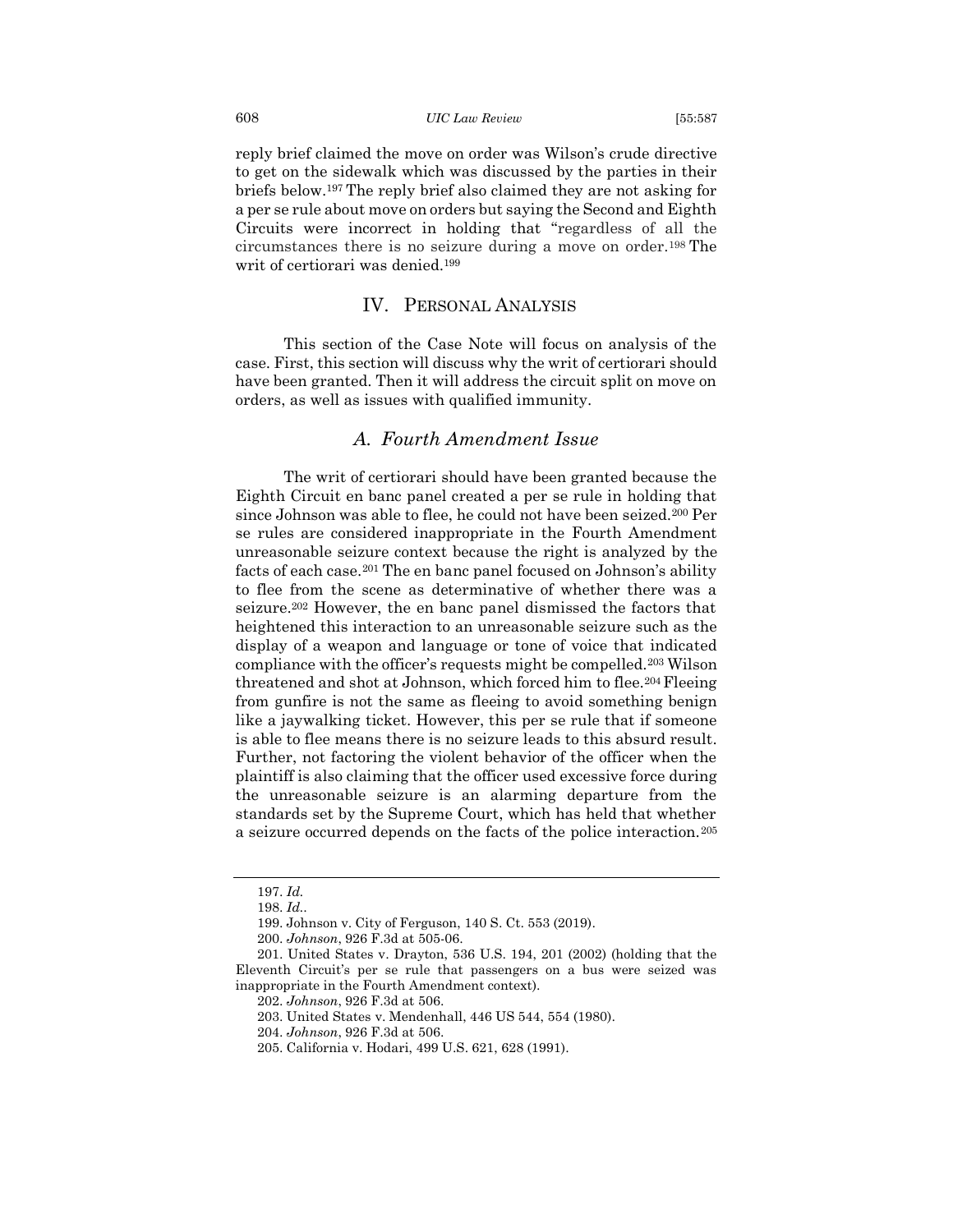This en banc panel disregarded the Supreme Court's Fourth Amendment jurisprudence and created a per se rule about what constitutes an unreasonable seizure.

## *B. Circuit Split on move on orders*

<span id="page-23-0"></span>There is a circuit split on move on orders because the Supreme Court has not directly addressed the issue.<sup>206</sup> The Second Circuit created a per se rule that move on orders do not constitute unreasonable seizures unless there is physical contact.<sup>207</sup> Even then, the physical contact must be "sufficient to intentionally restrain a person and gain control of his movements."<sup>208</sup> The Second Circuit also suggests that something such as a physical shove with a move on order may not be a seizure, but a collar grab and arm twist does allege a seizure.<sup>209</sup> The Seventh Circuit did not meaningfully address the issue and called it a novel theory of Fourth Amendment seizures.<sup>210</sup> The Sixth Circuit inquires "whether a reasonable person would not feel free to remain somewhere because of some official action" when faced with move on orders.<sup>211</sup> In this case, the Eighth Circuit has created a per se rule that move on orders cannot constitute Fourth Amendment seizures no matter what force the officer uses.<sup>212</sup> Overall, the state of move on orders has the different circuits in a state of confusion leaving constitutional rights unclear. The Supreme Court should have taken this chance to clarify.

#### <span id="page-23-1"></span>*C. Issues with SCOTUS and Qualified Immunity*

While the Fourth Amendment question presented here is pressing and certiorari should have been granted, the larger hoop to jump would have been qualified immunity. Legal scholars are increasingly concerned about the battle plaintiffs are fighting to overcome qualified immunity.<sup>213</sup> Some believe the Supreme Court

<sup>206.</sup> City of Chicago v. Morales, 527 U.S. 41, 64 (1999) (holding the Chicago Gang Ordinance which allowed the police to give move on orders to anyone they thought was a gang member was unconstitutional because of its vagueness.) This is the closest the Supreme Court has gotten to deciding on move on orders. *Id*.

<sup>207.</sup> Sheppard v. Beerman,18 F.3d 147, 153 (2d Cir. 1994).

<sup>208.</sup> Salmon v. Blesser 802 F.3d 249, 254 (2d Cir. 2015).

<sup>209.</sup> *Id.* at 254.

<sup>210.</sup> *Kernats*, 35 F.3d at 1177.

<sup>211.</sup> *Bennett*, 410 F.3d at 834.

<sup>212.</sup> *Johnson*, 926 F.3d at 505-06.

<sup>213.</sup> Karen Blum et. al, *Qualified Immunity Developments: Not Much Hope Left for Plaintiffs*, 29 TOURO L. REV. 633, 642-51 (2013) (discussing how qualified immunity has developed since the Supreme Court held in Pearson v. Callahan, 555 U.S. 223, 236 (2009), that the prong of whether there was a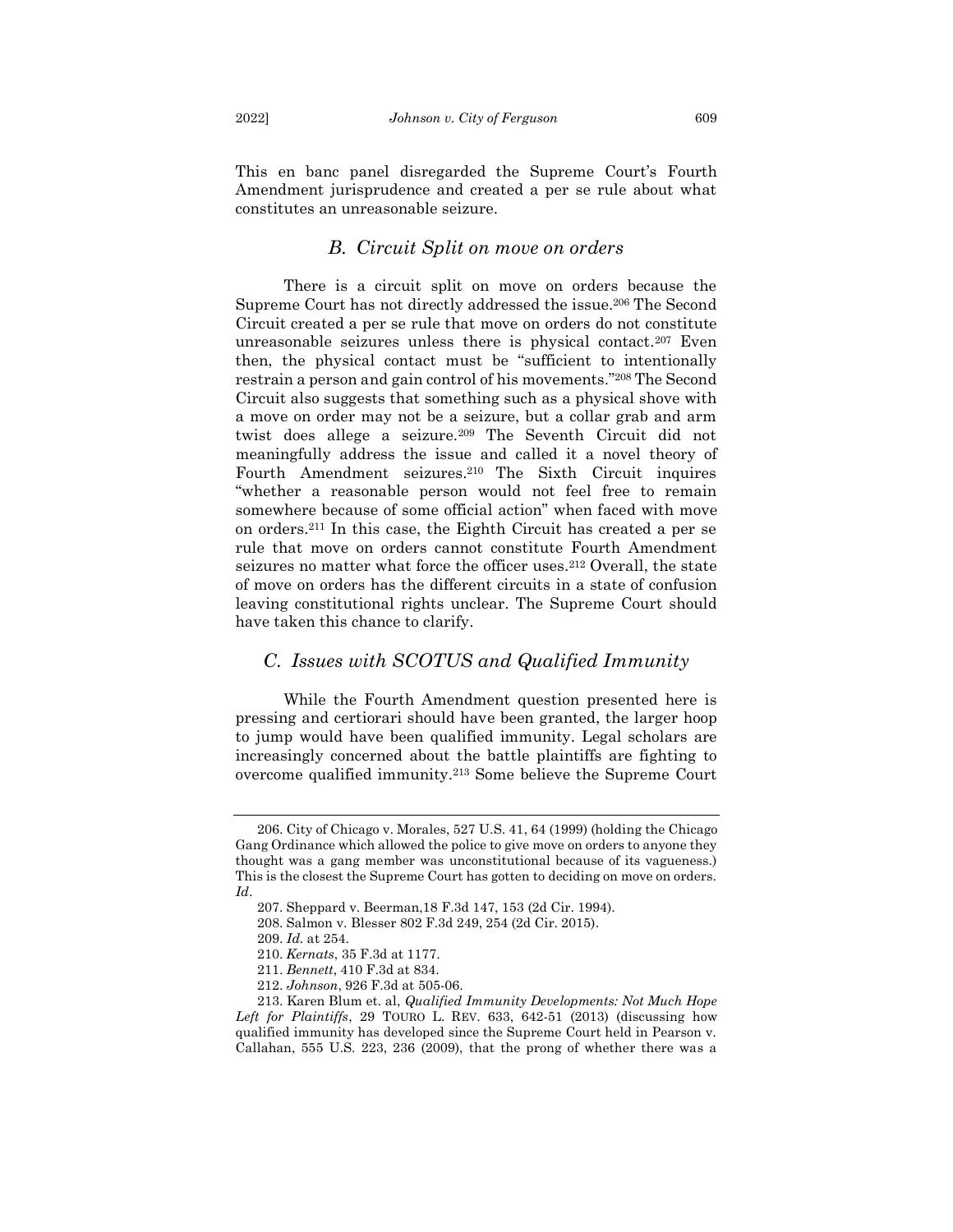has practiced avoidance of analyzing the merits of whether a right was violated under the Fourth Amendment, preferring to skip the prong of whether there was a constitutional violation when they have analyzed qualified immunity claims.<sup>214</sup> They have declined to clarify the issues citizens are facing with police even in a case as erroneously decided as *Johnson v. City of Ferguson*. <sup>215</sup> The case does not follow the analysis that the Supreme Court established over the years, but the Court refused the opportunity to correct and clarify.<sup>216</sup> Even when police brutality cases do make it to the Supreme Court, police are usually granted qualified immunity and suffer no legal consequences for killing people.<sup>217</sup> The Supreme Court even went so far as to chide district courts for the number of times they have had to vacate denials of qualified immunity based on highly generalized rights.<sup>218</sup>

While qualified immunity does pose a hurdle for constitutional claims, it has a strong public policy reasoning behind it.<sup>219</sup> It balances two important interests, accountability for public officials and shielding officials "from harassment, distraction, and liability when they perform their duties reasonably."<sup>220</sup> Further, law enforcement officers have to make split second decisions about public safety and they should be shielded from suit for making reasonable mistakes in high stakes situations.<sup>221</sup> However, qualified immunity has shielded officers from liability "because the law is unclear, and the law is unclear because the violation continues to go unaddressed."<sup>222</sup> The analysis becomes circular leading to the result that it does not matter whether the Constitution is being violated because the analysis centers around

constitutional violation does not have to be analyzed first.). The authors concluded that this has proved to give plaintiffs a lower chance at prevailing because the Supreme Court can choose to avoid the merits of their claim. They further conclude that this avoidance of the merits is bleeding down to the district and circuit courts. Blum, *supra* note 213, at 642-51.

<sup>214.</sup> *Id.*

<sup>215.</sup> *Johnson*, 926 F.3d at 504.

<sup>216.</sup> *Johnson*, 140 S. Ct. at 553.

<sup>217.</sup> John F. Acevedo, *Restoring Community Dignity*, 59 HOW. L. J. 621 (2016) (discussing the likelihood that police will be granted qualified immunity is so high which is part of the reason the article suggests giving amnesty to the police who are willing to participate in Truth and Reconciliation Commission).

<sup>218.</sup> *Id*; White v. Pauly, 137 S. Ct. 548, 551 (2017) (holding the lower court erred in denying qualified immunity for an officer who killed a man because he was unaware of what steps had been taken before he arrived at the scene).

<sup>219.</sup> Pearson v. Callahan, 555 U.S. 223, 232 (2009).

<sup>220.</sup> *Id.*

<sup>221.</sup> *Graham*, 490 U.S. at 397.

<sup>222.</sup> Michael Silverstein, *Rebalancing Harlow: A New Approach to Qualified Immunity in the Fourth Amendment.* 68 CASE W. RES. 495, 522 (2017) (proposing a new qualified immunity approach because they argue the current one is too deferential to police especially in Fourth Amendment cases.). This leads to many plaintiffs being unable to recover because the bar to defeat qualified immunity is so high. *Id*. at 520.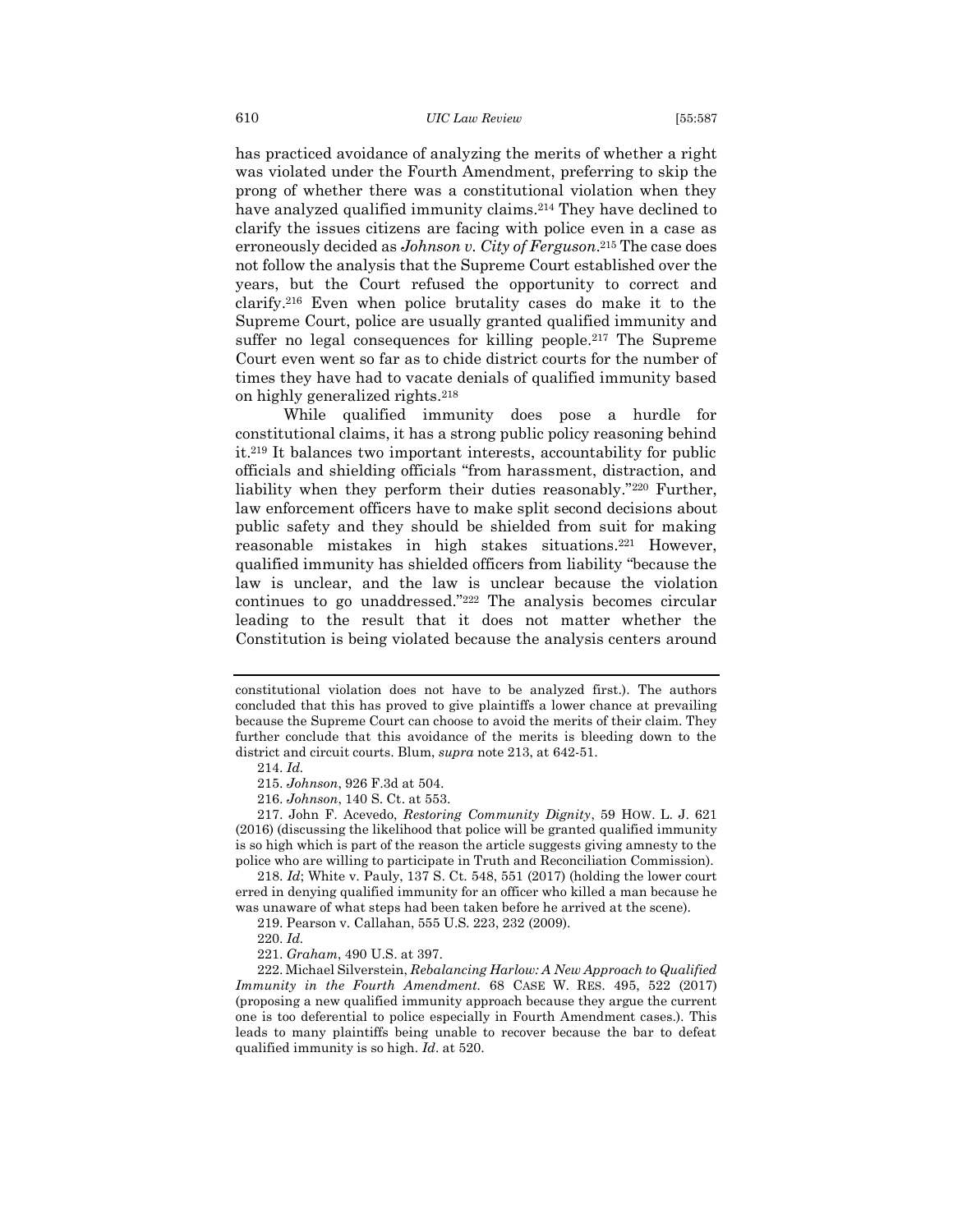clearly established rights. There must be a better way to strike the balance between the need to protect police from liability for every mistake and the rampant police brutality that faces Americans.

## *D. Congress Needs to Act*

<span id="page-25-0"></span>Police brutality is one of the most prevalent civil rights issues facing America today, but the courts are coming to different conclusions on when the officers are liable for their conduct. The lack of agreement between the courts on these issues creates unclear constitutional rights for American citizens and the Supreme Court will not correct this. At first glance, this situation seems hopeless. However, there is a solution left: legislation from Congress. Congress can create legislation if they do not approve of the way the courts have been handling an issue.<sup>223</sup> One of the focuses of that legislation should be greater coherence between the DOJ findings and the cases the Supreme Court takes on. This section proposes that the case that caused the investigation and subsequent consent decree, be litigated first in the United States District Court for the District of Columbia and for the appeals to go straight to the Supreme Court.

#### *E. Inconsistency Issue*

<span id="page-25-1"></span>The most glaring inconsistency in these proceedings is that the DOJ found that the FPD regularly violated the Constitution, but the Supreme Court refused to hear the case.<sup>224</sup> There seems to be a disconnect between the purpose of having a civil rights division to investigate these issues and the willingness of the Supreme Court to take them on. This case is exactly on point with the DOJ report, which said officers of the FPD frequently used excessive force in legally unsupportable stops.<sup>225</sup> This report led to the city entering into a consent decree because their police department was not complying with the Constitution, and in this case neither were their courts.<sup>226</sup> Johnson, an African American man, was suing a police department known for violating the rights of its citizens, especially African Americans, but this case was not deemed worthy enough to hear.<sup>227</sup> While the future change required by the consent decree will be good for the city, it is not enough to only make future

<sup>223.</sup> *The Court and Constitutional Interpretation*, U.S. SUPREME COURT, www.supremecourt.gov/about/constitutional.aspx [perma.cc/W4L5-5KWA] (last visited Apr. 9, 2021).

<sup>224.</sup> *Id.;* Consent Decree, United States v. City or Ferguson (No. 4:16-cv-000180-CDP, E.D. Mo. Mar. 17, 2016).

<sup>225.</sup> DOJ Report, *supra* note 22, at 62.

<sup>226.</sup> *Id.*

<sup>227.</sup> *Id.*; Johnson v. City of Ferguson, 140 S. Ct. at 553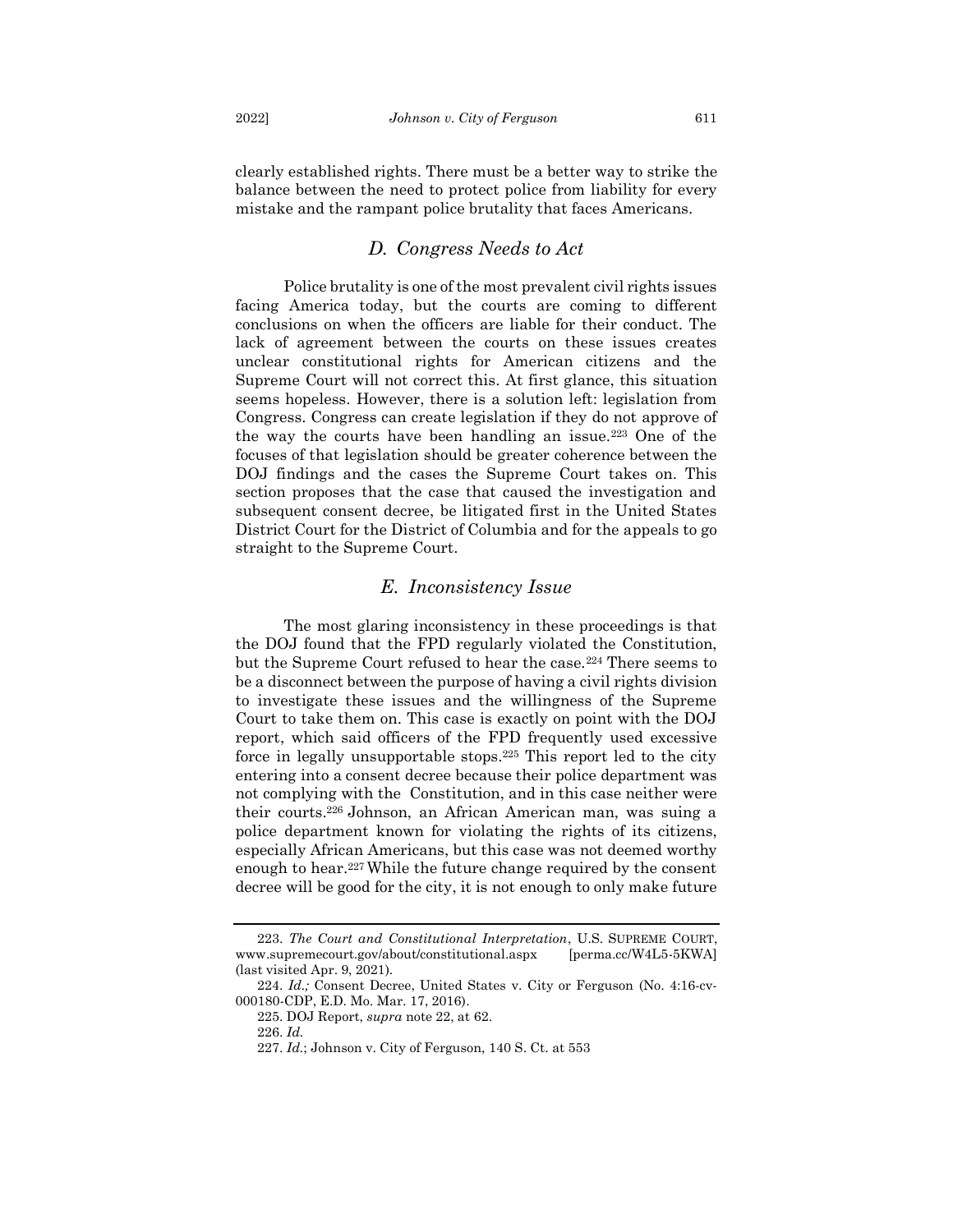changes and do nothing for the people who have already been harmed. Dorian Johnson was shot at, witnessed Michael Brown being killed, and his safety was put in danger for months after the killing.<sup>228</sup> Yet the highest court in the country refused to even hear his case.<sup>229</sup> The solutions to policing cannot only be forward thinking, but they must contemplate and remedy the past as other civil rights actions have done.

## *F. Comparison to Voting Rights Act*

<span id="page-26-0"></span>People often reflect on the Civil Rights Movement of the 1960s as a period of great activism of African Americans to further equality and justice.<sup>230</sup> When trying to remedy civil rights issues that plague the United States today, we should look at the way civil rights issues have been remedied in the past as a guide on what works. Congress had to step in to create new laws that would protect African Americans and remedy the issues such as the Voting Rights Act of 1965.<sup>231</sup>

This direct line to the Supreme Court remedy was introduced in the Voting Rights Act of 1965.<sup>232</sup> It required jurisdictions who were engaged in racist voter suppression tactics prior to the act to either litigate their proposed voting changes this way or do an administrative review with the DOJ.<sup>233</sup> This is the same sort of coherence between the courts and the DOJ that should be required in the police brutality context. The current way police brutality is handled between the DOJ and the courts only focuses on the future and compliance with the consent decrees, but nothing about what has already happened.

Many will point out that this requirement was seriously undermined in *Shelby County v. Holder.*<sup>234</sup> In that case, a county in Alabama successfully argued that the preclearance their voting decisions were subject to were unconstitutional.<sup>235</sup> However, the Supreme Court held that the determination of which states were

<sup>228.</sup> Lowery, *supra* note 175.

<sup>229.</sup> *Johnson*, 140 S. Ct. at 553.

<sup>230.</sup> Leroy Clark, *New Directions For The Civil Rights Movement: College Athletics as a Civil Rights Issue*, 36 HOW. L. J. 259, 274 (1993) (discussing the success of the Civil Rights Movement of the 1960s and how the same tactics can be applied to the exploitation of Black college athletes).

<sup>231.</sup> *Id.*

<sup>232. 52</sup> U.S.C. § 10301 (2022) (outlawing voting laws that serve the purpose of denying the citizens the right to vote based on race).

<sup>233. 52</sup> U.S.C. § 10304 (a) (2022) .

<sup>234.</sup> Shelby County v. Holder, 570 U.S. 529, 559 (2013) (holding that the formula for determining which jurisdictions are subject to preclearance requirement is outdated and therefore unconstitutional.). The Court did not hold the remedy unconstitutional and left it open to being used again if the data was updated. *Id*.

<sup>235.</sup> *Id.*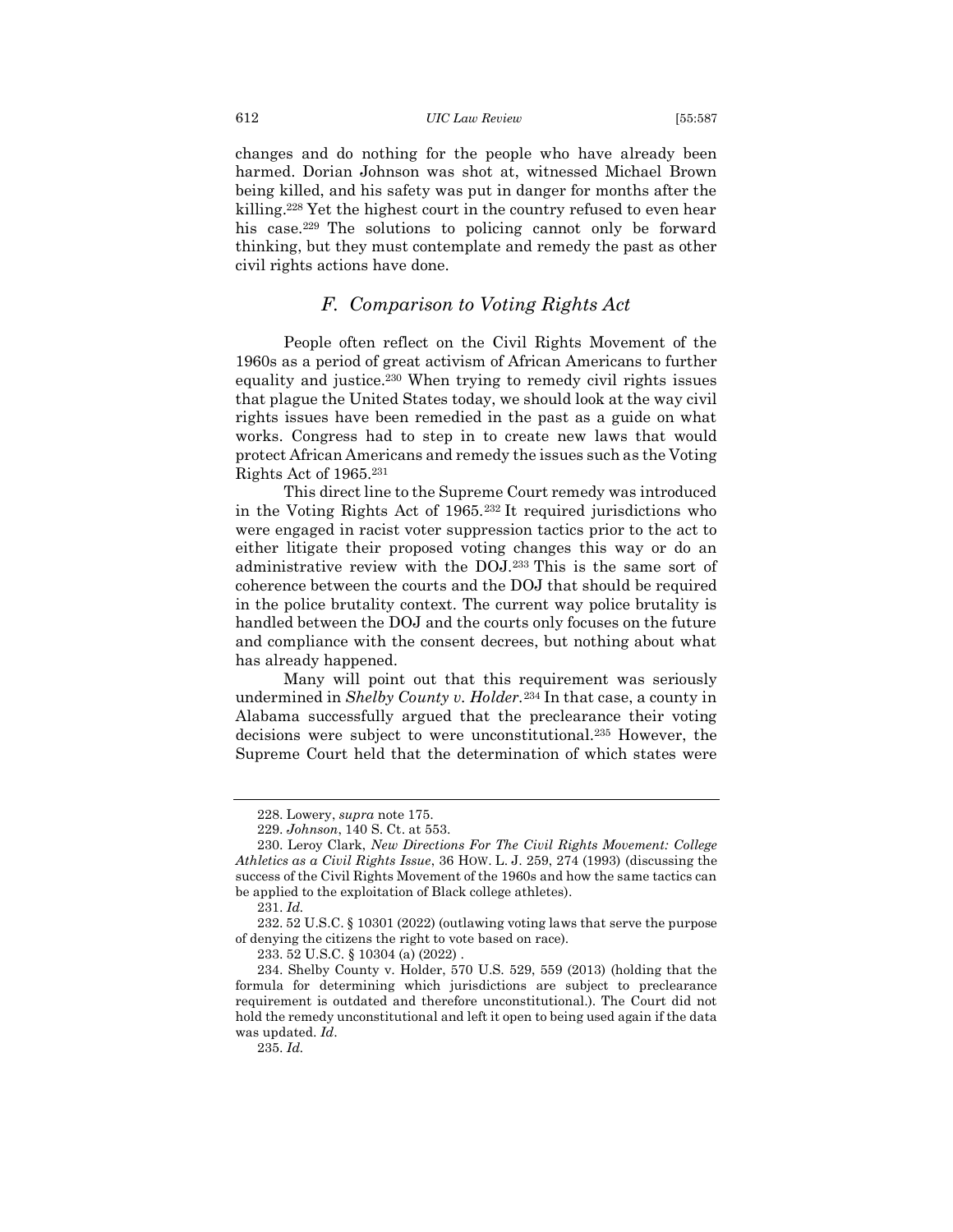subject to preclearance was based on outdated data.<sup>236</sup> It did not hold that the requirement for those states to litigate in a manner specified above was unconstitutional.<sup>237</sup> This remedy is open to apply to different civil rights issues and Congress should take it. Like voting, the constitutional issues posed by police brutality are civil rights that require a multilayered approach to begin to remedy them. If the courts refuse to remedy the constitutional issues that are facing citizens, then Congress needs to respond and push the courts to respond to the issue.

#### <span id="page-27-0"></span>V. CONCLUSION

Nothing can remedy the trauma Dorian Johnson experienced on August 9, 2014, when he witnessed the death of his neighbor, nor the trauma he experienced from the resulting news sensationalism. However, our legal system needs to learn from the mistakes made here. The courts and Congress must do their part in creating accountability for law enforcement. American citizens can't wait around and rely on hope alone, there needs to be accountability for the harm African Americans are facing every day. Without an immediate change via legislation, the number of citizens like Dorian Johnson, who are left with no remedy for their suffering at the hands of police, will continue to grow.

236. *Id.* 237. *Id.*